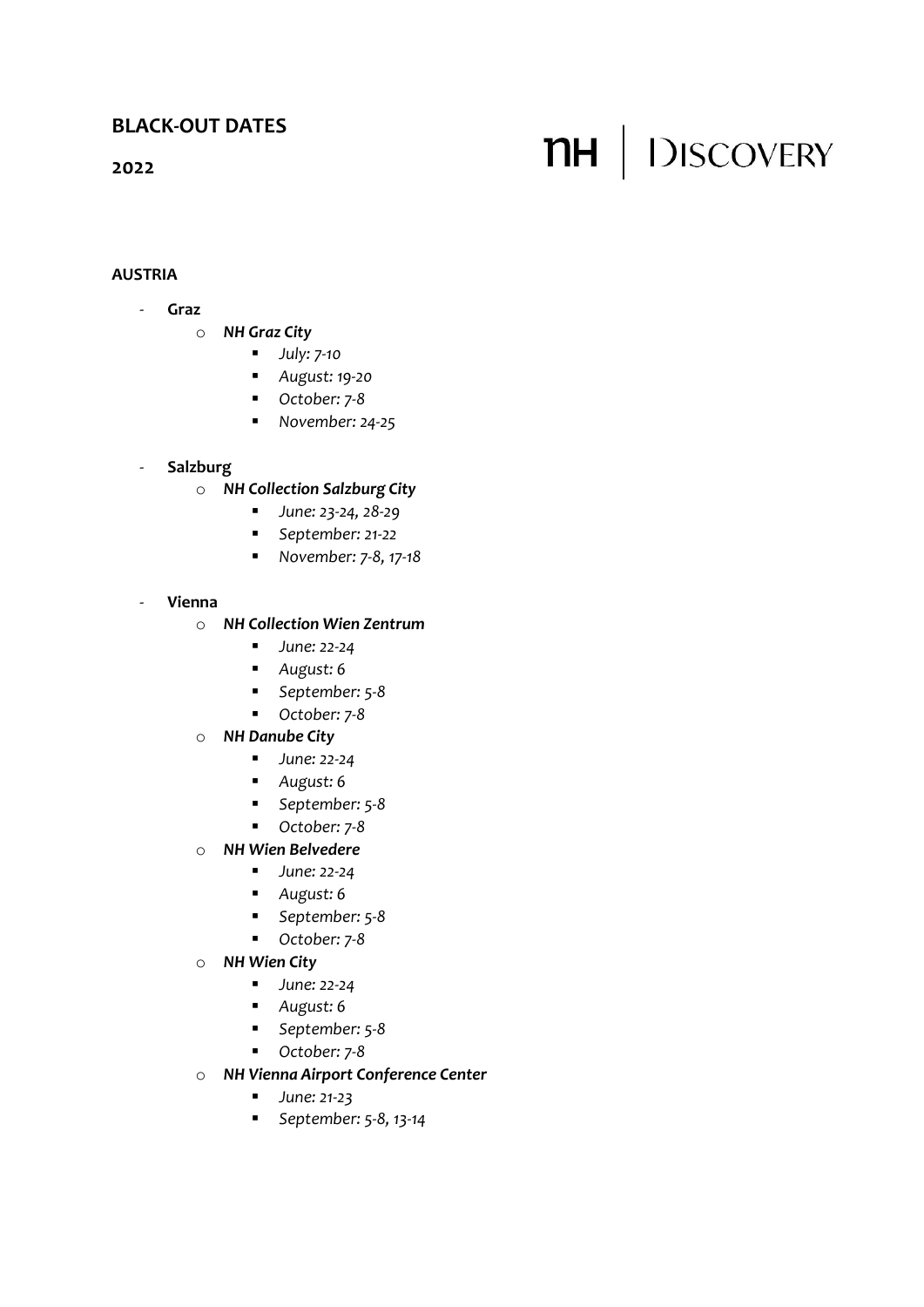#### **BELGIUM**

- **Antwerp**
	- o *NH Collection Antwerp Centre*
		- *July: 15-16, 22-23, 29-30*
		- *December:* 28-31
- **Brugge**
	- o *NH Brugge*
		- *November: 26*
		- *December: 3, 10, 17, 26-31*
- **Brussels –** same black-out dates for all the following hotels except NH Brussels Airport.
	- o *NH Brussels Bloom*
	- o *NH Brussels EU Berlaymont*
	- o *NH Brussels Louise*
	- o *NH Brussels Carrefour de l'Europe*
	- o *NH Collection Brussels Centre*
	- o *NH Collection Brussels Grand Sablon*
	- o *NH Brussels Grand Place Arenberg*
	- o *NH Brussels Stéphanie*
		- *July: 16, 23, 30*
		- *August: 13*
		- *October 11-12*
		- *December: 3, 10, 30-31*
	- o *NH Brussels Airport*
		- *July: 15-17, 22-23, 29-30*
		- *August: 13*
		- *December: 30-31*
- **Gent**
	- o *NH Gent Belfort*
		- *July: 15-16, 21-23*
		- *November: 20-23*
		- *December: 31*

#### - **Mechelen**

- o *NH Mechelen*
	- *July: 15-16, 22-23, 29-30*
	- *October: 28-29*
	- *December: 30-31*

## **CZECH REPUBLIC**

- **Olomuc**
	- o *NH Collection Olomouc Congress*
		- **November: 17-20**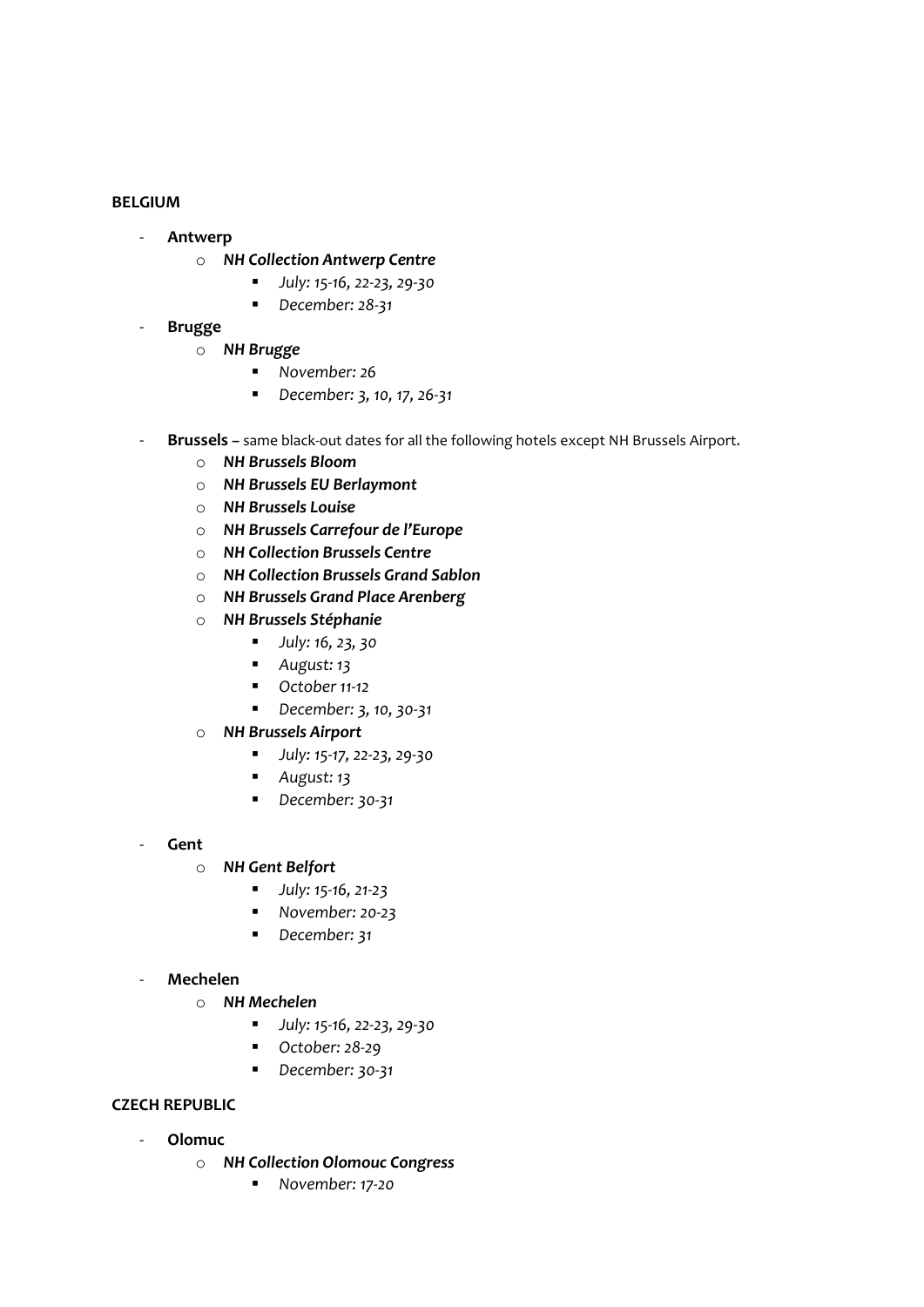#### - **Prague**

- o *NH Collection Prague*
	- *September: 20-26*
	- *December: 29-31*
- o *NH Collection Prague Carlo IV*
	- *November: 25-26*
	- *December: 3, 16-17, 24-26, 30-31*
- o *NH Prague City*
	- *December: 29-31*

# **GERMANY**

- **Berlin –** same black-out dates for all the following hotels:
	- o *NH Berlin Alexanderplatz*
	- o *NH Berlin City Ost*
	- o *NH Berlin Kurfürstendamm*
	- o *NH Berlin Potsdamer Platz*
	- o *NH Collection Berlin Friedrichstrasse*
	- o *NH Collection Berlin Mitte*
	- o *nhow Berlin*
		- *September: 2-5, 19-24*
- **Bingen am Rhein**
	- o *NH Bingen*
		- *July:* 1-2
		- *November: 7-10*

#### - **Dortmund**

- o *NH Dortmund*
	- *June: 21-22*
	- *September: 14-16*
	- *October: 18-19, 26*
	- *November:* 15-16
- **Dresden –** same black-out dates for all the following hotels:
	- o *NH Collection Dresden Altmarkt*
	- o *NH Dresden Neustadt*
		- *September: 14-17*
		- *November: 25-26*
		- *December: 2-3, 9-10*
- **Düsseldorf** 
	- o *NH Düsseldorf City*
		- *June:* 20-22
		- *September:* 27
		- *October: 18-22, 24*
	- o *NH Düsseldorf City Nord*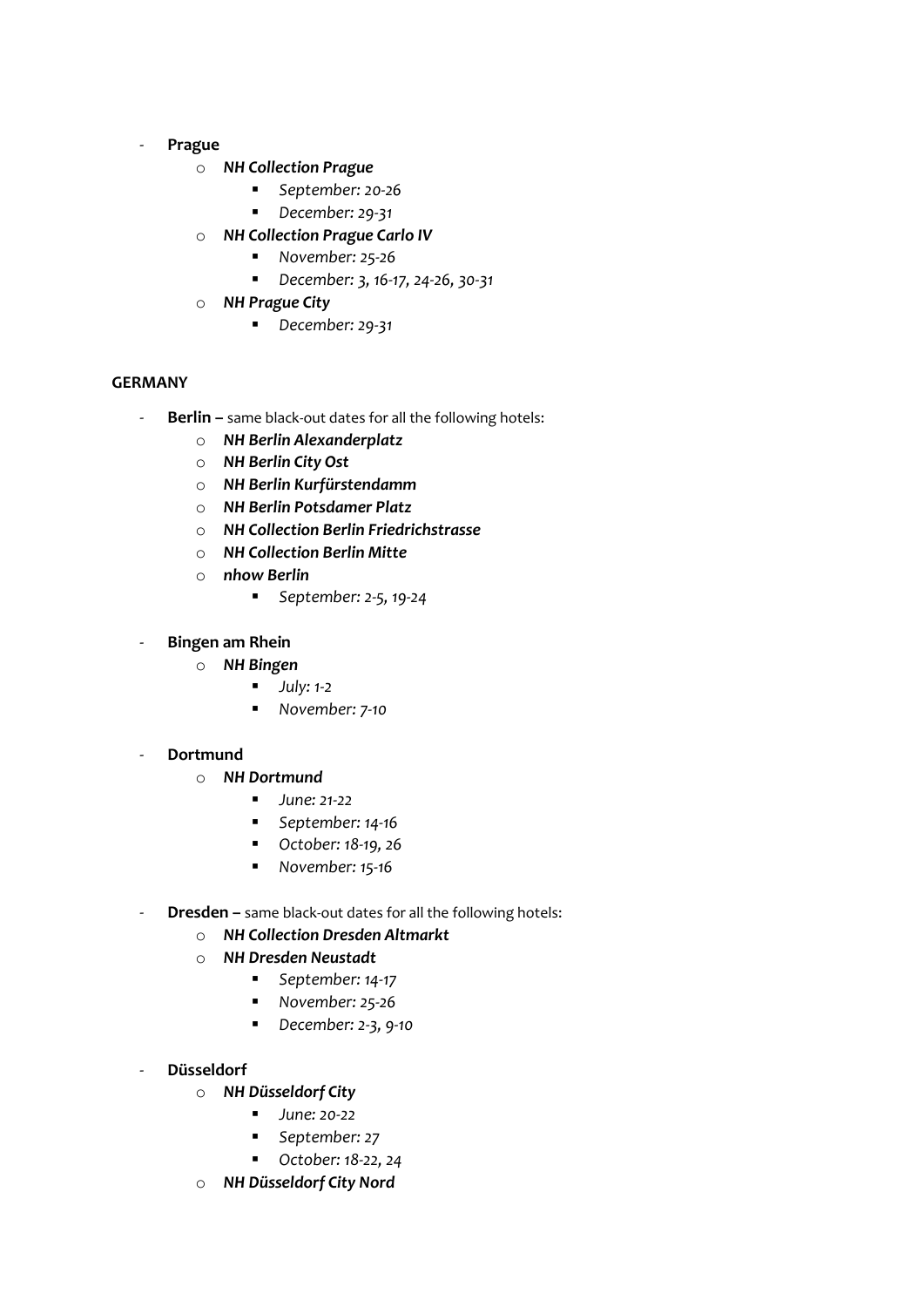- *June:* 20-23
- *October: 18-22, 24*

## o **NH Düsseldorf Königsallee**

- *June:* 20-23
- *October: 18-22, 24*

## - *Erlangen*

- o *NH Erlangen*
	- *July: 12-13, 26-27*
	- *September: 27-28*
	- *October: 11-12*
	- *November: 8-9*

#### - *Essen*

- o *NH Essen*
	- *June: 21-22*
	- *September: 19-20*
	- *October: 05-07*
	- *November: 14-16*

#### - *Frankfurt*

Same black-out dates for all the following hotels:

- o *NH Collection Frankfurt City*
- o *NH Frankfurt Airport*
- o *NH Frankfurt Airport West*
- o *NH Frankfurt Messe*
- o *nhow Frankfurt*
- o *NH Frankfurt Niederrad*
	- *August: 22-25*
	- *October: 3-4, 31*
	- *November: 1-3*

#### o *NH Collection Frankfurt Spin Tower*

- *August: 24-25*
- *October: 2-5, 31*
- *November: 1-3*
- o *NH Frankfurt Villa*
	- *June: 20-21*
	- *August: 22-25*
	- *October: 2-5*
- o *NH Frankfurt Mörfelden Conference Center*
	- *June: 21-22*
	- *August: 22-25*
	- *October: 2-5*
- Hamburg same black-out dates for all the following hotels: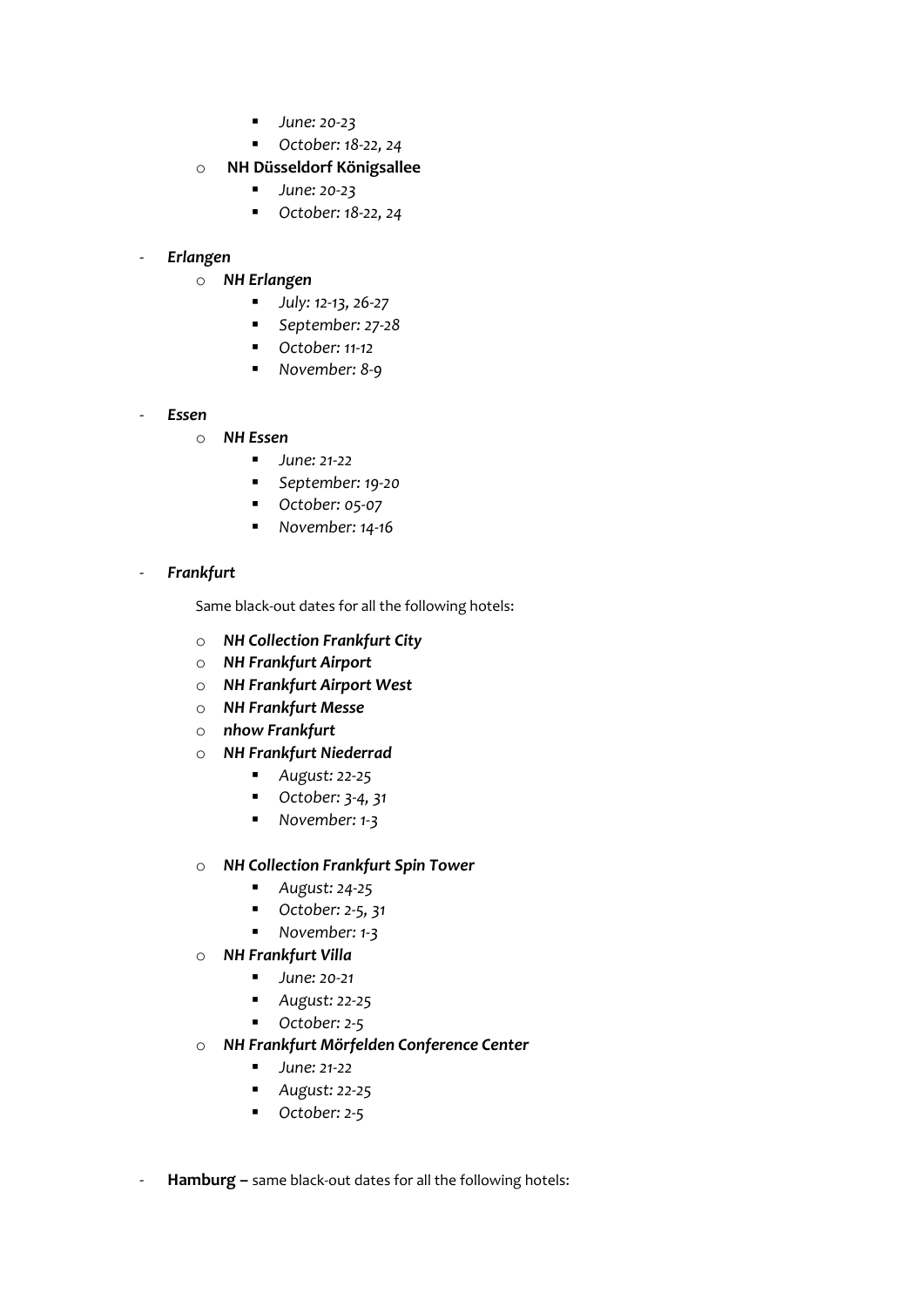- o *NH Collection Hamburg City*
- o *NH Hamburg Altona*
- o *NH Hamburg Mitte*
- o *NH Hamburg Horner Rennbahn*
- o *nhow Hamburg*
	- *September: 5-8, 16-17, 26-29*

## - **Hannover**

- o *NH Hannover*
	- *September: 19-24*
	- *November:* 14-17
- **Heidelberg –** same black-out dates for all the following hotels:
	- o *NH Heidelberg*
	- o *NH Hirschberg Heidelberg*
		- *June: 21-22*
		- *October: 7-8*

## - **Ingolstadt**

- o *NH Ingolstadt*
	- *October: 24-27*
- **Köln**
	- o *NH Collection Köln Mediapark*
		- *August: 23-26*
		- *September: 20-21*
		- *October: 24-27*

## o *NH Köln Altstadt*

- *August: 23-26*
- *September: 21, 25*
- *October: 24-27*
- **Leipzig** same black-out dates for all the following hotels:
	- o *NH Leipzig Messe*
	- o *NH Leipzig Zentrum*
		- *December: 2-3*
- **Ludwigsburg**
	- o *NH Ludwigsburg*
		- June: 21-23
		- September: 12-15
		- October: 4-6
- **Mannheim**
	- o *NH Mannheim*
		- *June: 21-22*
		- *October: 8, 19-21*
	- o *NH Mannheim Viernheim*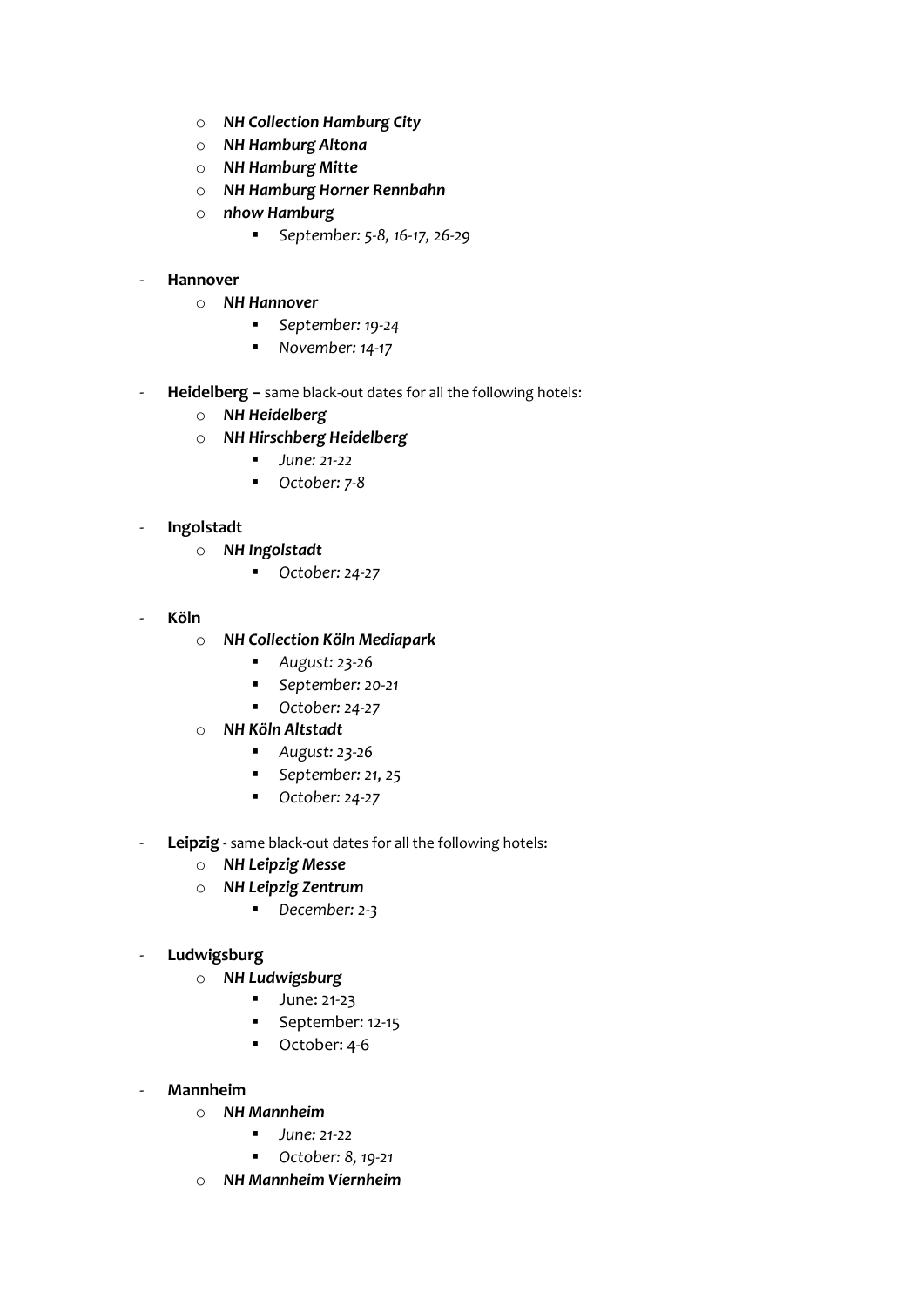- *October : 8*
- *November : 7-10*
- **Munich –** same black-out dates for all the following hotels:
	- o *NH Collection München Bavaria*
	- o *NH München Airport*
	- o *NH München City Süd*
	- o *NH München Messe*
	- o *NH München Ost*
	- o *NH München Unterhachin*
		- *September:* 12-15
		- *October: 4-5, 24-27*

## - **Nördlingen**

- o *NH Klösterle Nördlingen*
	- September: 9-10
	- *October: 25-26*
- Nürnberg- same black-out dates for all the following hotels:
	- o *NH Fürth Nürnberg*
	- o *NH Collection Nürnberg City*
		- July: 12-13, 26-27
		- September: 27-28
		- October: 11-12
		- November: 8-9

# - **Oberhausen**

- o *NH Oberhausen*
	- *June: 21*
	- *September: 20-22*
	- *October:* 18-20
	- **November: 14-16**
- **Potsdam**
	- o *NH Potsdam*
		- *August: 19*
		- *September: 1-5, 20-22*

## - **Stuttgart**

- o *NH Stuttgart Airport*
	- *June:* 22-23
	- *September:* 12-15
	- *October: 4-6*
- o *NH Stuttgart Sindelfingen*
	- *June: 21-23*
	- *September: 12-15*
	- *October: 4-6*

## - **Weinheim**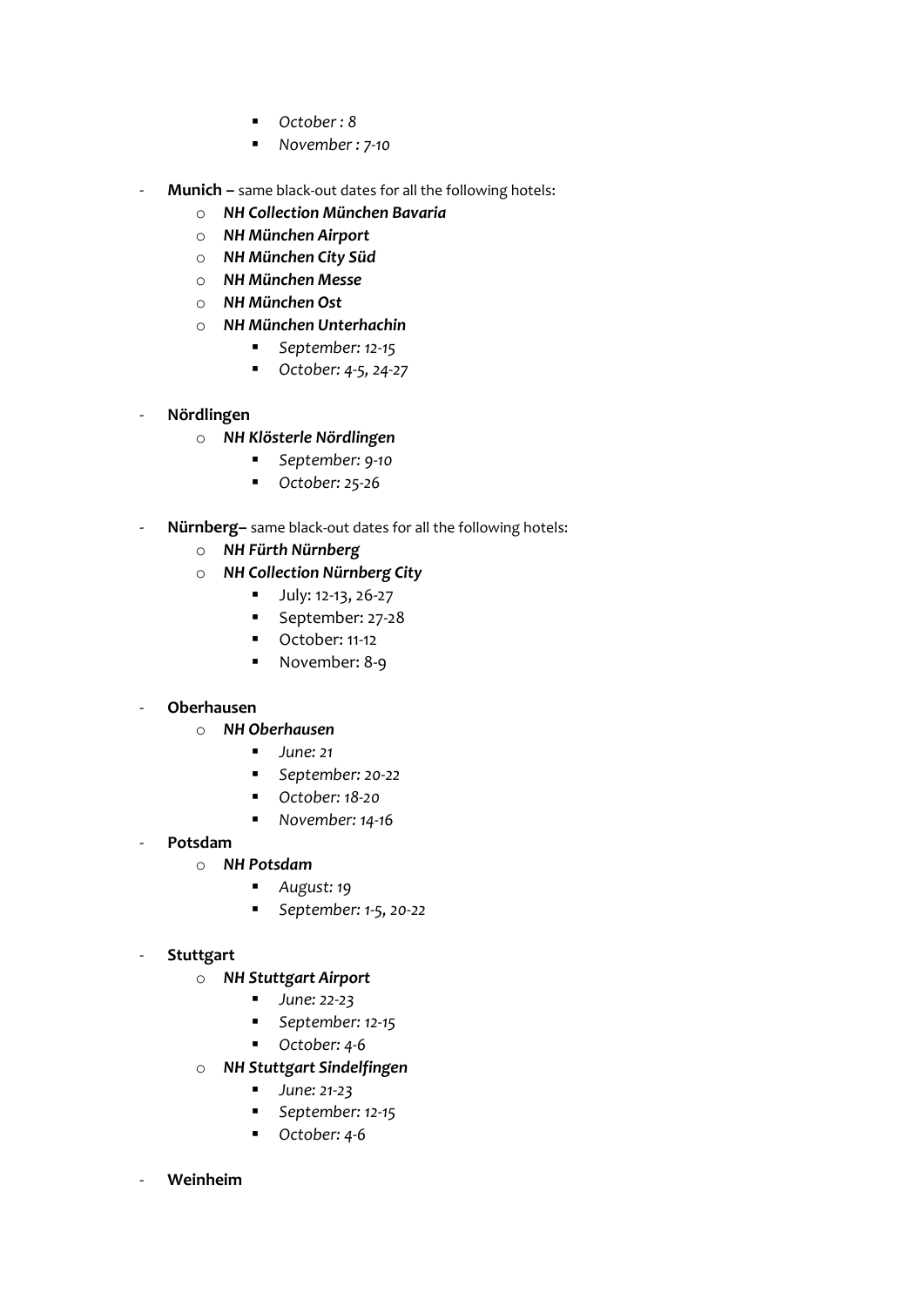- o *NH Weinheim*
	- *June : 21-22*
	- *October : 8*

# **HUNGARY**

- **Budapest –** same black-out dates for all the following hotels:
	- o *Anantara New York Palace Budapest Hotel*
	- o *NH Budapest City*
	- o *NH Collection Budapest City Center*
		- *July: 28-31*
		- *December:* 30-31

# **IRELAND**

- **Dublin**
	- o *Anantara The Marker Dublin*
		- *June:* 24
		- *August: 26-27*
		- *September: 9-11, 16-17*
		- *October: 4*
		- *December: 31*

## **LUXEMBOURG**

- **Luxembourg**
	- o *NH Luxembourg*
		- *June : 27-28*
		- *October : 13-14, 20-21*
		- *December : 15-16*

# **POLAND**

- **Poznan**
	- o *NH Poznan*
		- *September: 12-15, 26-28*
		- *October: 18-20*

#### **THE NETHERLANDS**

- **Amersfoort**
	- o *NH Amersfoort*
		- *September: 5-7, 12-14*
		- *October: 2-4*
		- *November: 8*
- **Amsterdam**
	- o *NH Amsterdam Centre*
		- *August: 6*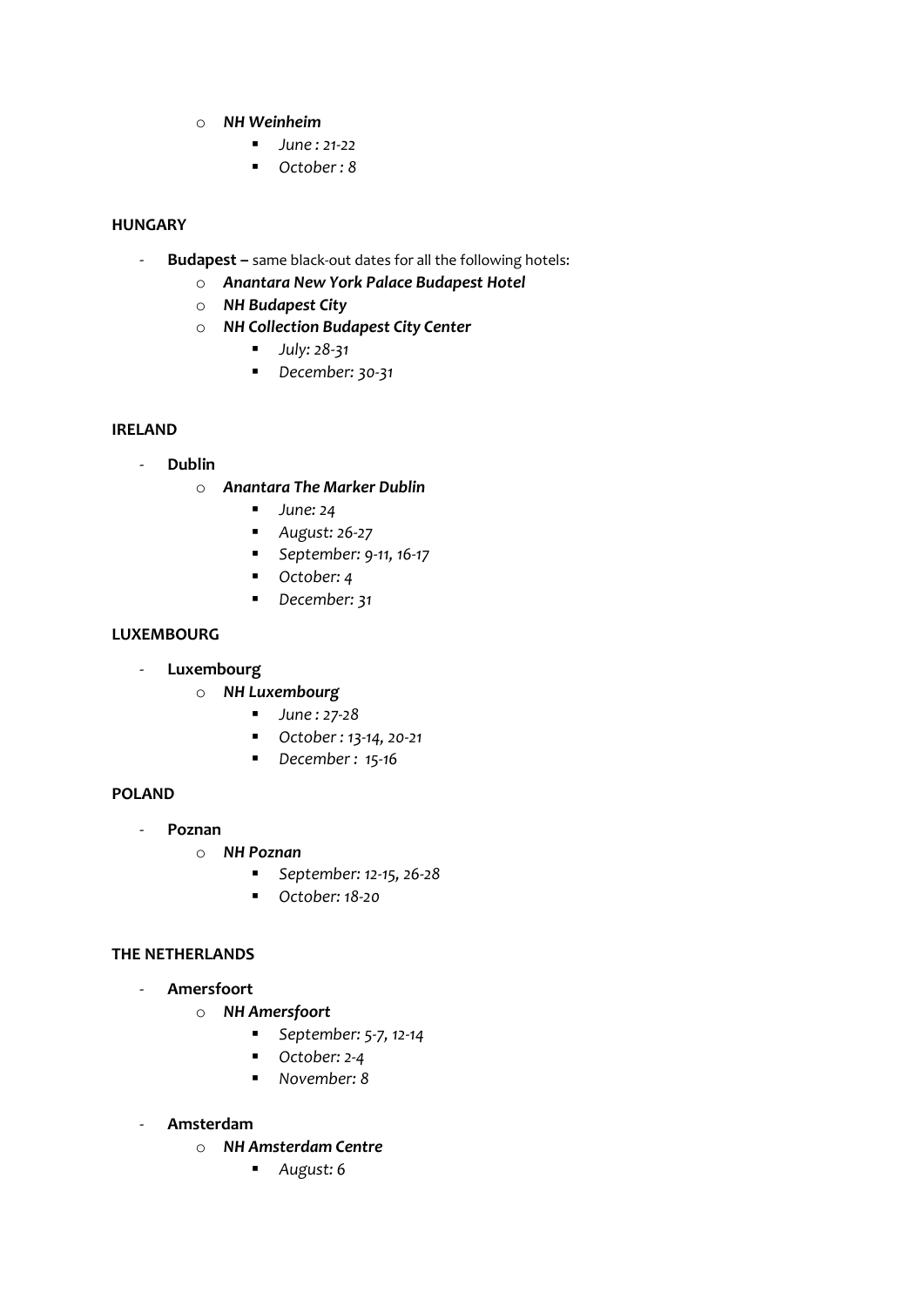- *September 3, 10*
- *October: 1, 8, 11, 22, 26*
- *December: 3, 31*

# - **Arnhem**

- o **NH Arnhem Rijnhotel**
	- *June: 23-25, 27*
	- *July: 4, 21-22*
	- *September : 15-17*

## - **Bussum**

- o **NH Bussum Jan Tabak**
	- *September : 9-12*

# - **Eindhoven**

- o *NH Collection Eindhoven Centre*
	- *October : 8, 22, 25-29*
	- *November : 7-9*
- o *NH Eindhoven Conference Centre Koningshof*
	- **September: 14-15, 21**
	- *October: 10*

## - **Groningen**

- o *NH Groningen*
	- *June: 23-25*
	- *July : 1-3*
	- *August : 1,3*
	- *September: 13-14*
- o *NH Groningen Hotel de Ville*
	- *June:* 22-25
	- *July : 3*
	- *August : 1, 3*
	- *October : 1-3*

## - **Maastricht**

- o *NH* **Maastricht** 
	- *June: 20-21, 28-30*
	- *September: 26-29*
	- *November: 7*

## - **Naarden**

- o *NH Naarden*
	- *September : 9-12*
	- *October:* 3-6
- **Noordwijkerhout**
	- o *NH Noordwijk Conference Centre Leeuwenhorst*
		- *September: 01-03*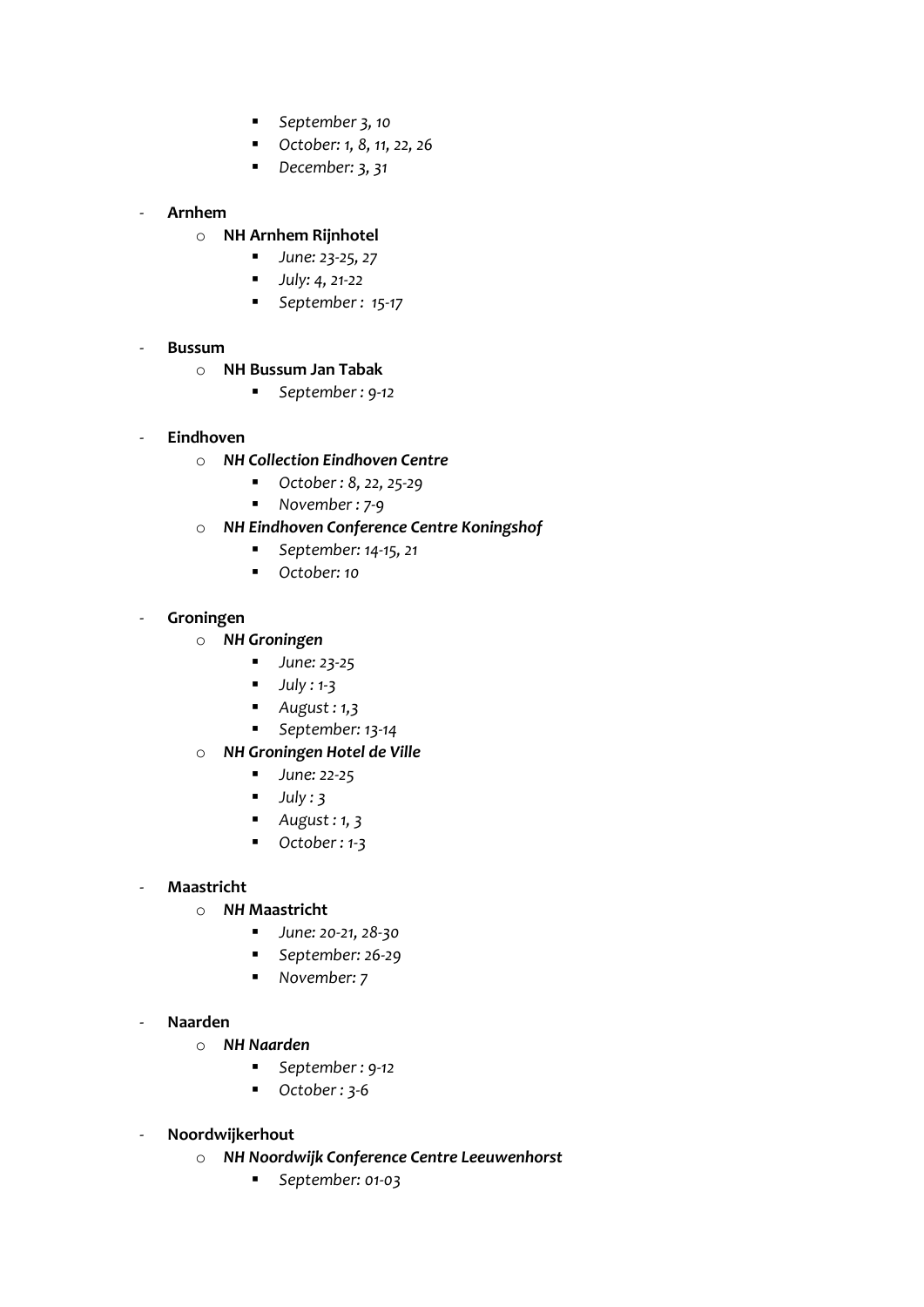- *December: 16*
- **Nunspeet**

#### o *NH Veluwe Sparrenhorst*

- *June:* 22-25
- *August: 18-20*
- *October:* 1-2
- *November: 10*
- **Rotterdam**
	- o *NH Atlanta Rotterdam*
		- *July: 4-7*
		- *November: 7-9*
	- o *nhow Rotterdam*
		- *July: 4-7*
		- *November: 7-9*
- **The Hague –** same black-out dates for all the following hotels:
	- o *NH Atlantic Den Haag*
	- o *NH Den Haag*
		- *July : 11-14*
		- *August : 31*
		- *September : 1, 12-14*
		- *October : 17*
- **Utrecht**
	- o *NH Centre Utrecht*
		- *August: 18 , 30-31*
		- *September: 1-3*
		- *October : 3-5*
	- o *NH Utrecht*
		- *August : 18-20*
		- *September: 1-3*
		- *October:* 3-5
- **Zandvoort**
	- o *NH Zandvoort*
		- *August : 27, 30-31*
- **Zoetermeer**
	- o *NH Zoetermeer*
		- *September : 10-12, 14*
		- *October : 17-19*
		- *November : 14-16*

#### **UNITED KINGDOM**

- **London**
	- o *nhow London*
		- *June : 28-30*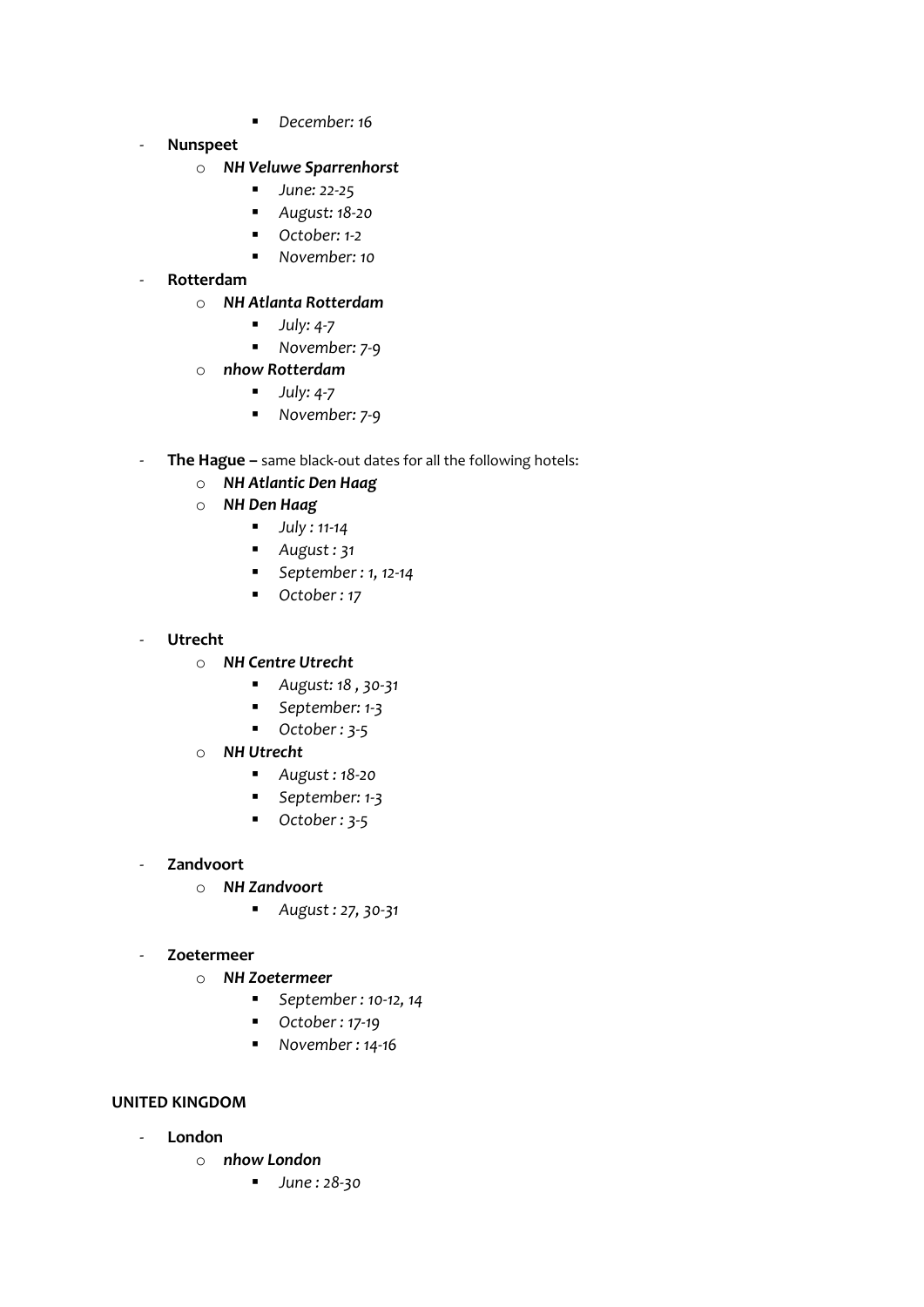▪ *July : 1-2, 5-9*

## **FRANCE**

- **Lyon**
	- o *NH Lyon Airport*
		- *September: 20-21, 26-29*
		- *November: 15-18*

# - **Marseille**

- o *NH Collection Marseille*
	- *June: 22-23*
	- *August: 5-6, 12-13, 19-20*
	- *October:13-4*
- o *nhow Marseille*
	- *July: 13-16, 22-24*
	- *August: 12-14*
- **Nice**
	- o *Anantara Plaza Nice Hotel*
		- *November: 10-12*
		- *December: 23-26, 29-31*
	- o *NH Nice*
		- *July: 13-16*
		- *August: 12-14*
		- *September: 21-23*

## - **Toulouse**

- o *NH Toulouse Airport*
	- *June: 21-22, 28-29*
	- *September: 13-14, 20-21, 27-28*

# **ITALY**

## - **Amalfi**

- o *NH Collection Grand Hotel Convento di Amalfi*
	- *June:* 24
	- *July: 2, 23*
	- *August: 3-4, 15-16*
	- *September :9*
	- *December: 31*
- **Ancona**
	- o *NH Ancona*
		- *June: 23-26*
		- *August: 12-17*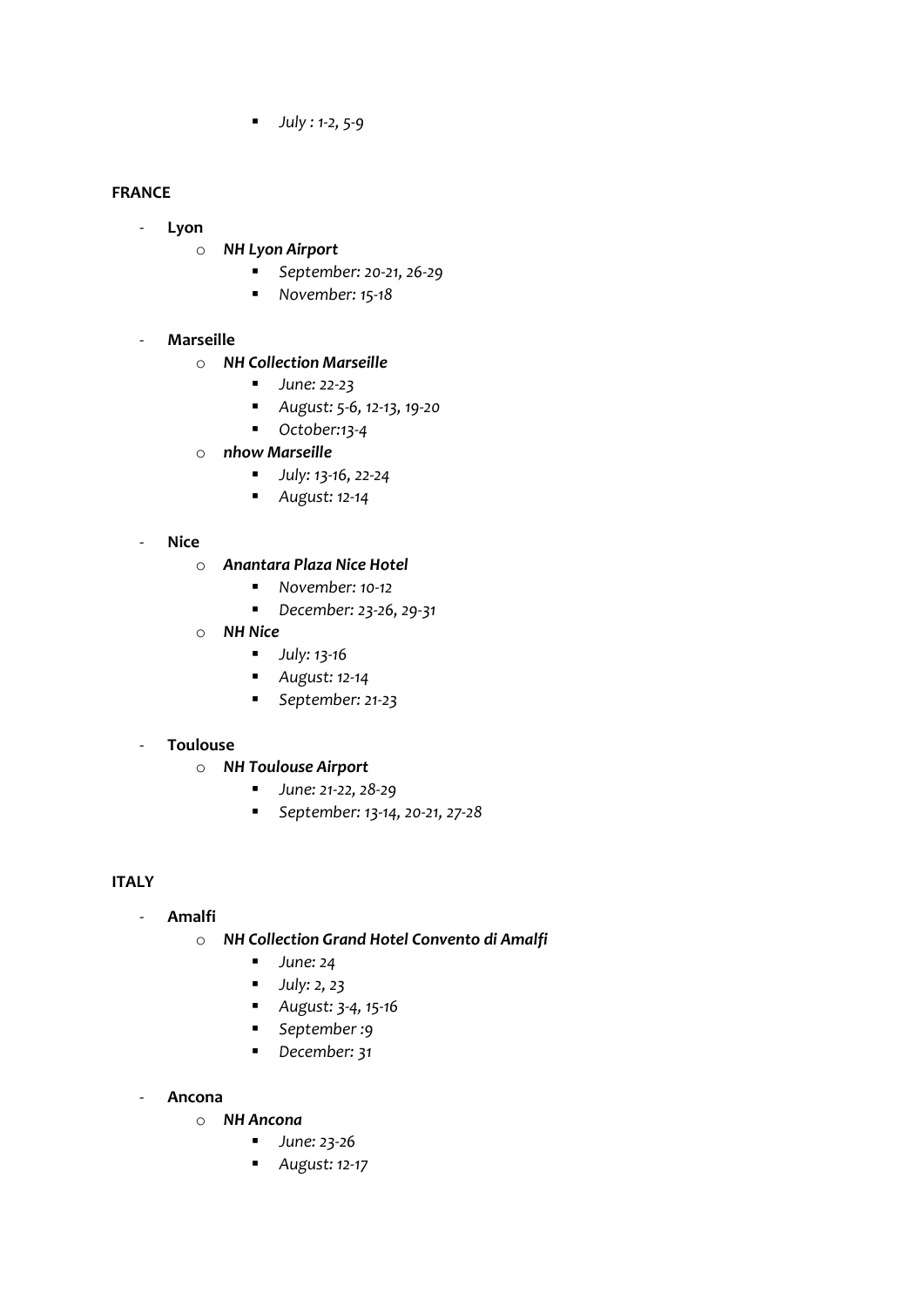#### - **Bergamo**

- o *NH Bergamo*
	- *July: 6, 12*
	- *September: 9-11, 14, 28*
	- *November: 8-10*
- o *NH Orio al Serio*
	- *July: 5*
	- *September: 13-14*
	- *November: 8-10*

## - **Bologna**

- o *NH Bologna de la Gare*
	- *September: 8-9, 25-28*
	- *November: 8-11*
- o *NH Bologna Villanova*
	- *September: 8-9, 26-29*
	- *November: 8-11*

## - **Catania**

- o *NH Catania Centro*
	- *June: 24-25*
	- *July: 1*
	- *August: 12-13, 26*
	- *September: 3, 10, 16, 24*
- o *NH Catania Parco Degli Aragonesi*
	- *August: 5-6, 10-15, 19-20*

#### - **Florence**

- o *NH Collection Firenze Porta Rossa*
	- *June: 22-24, 28-30*
	- *September : 15-17*
	- *December:* 31
- o *NH Firenze*
	- *June: 22-24, 28-30*
	- *September: 15-17*
	- *December: 31*
- o *NH Collection Firenze Palazzo Gaddi*
	- *June : 22-24, 28-30*
	- *September : 15-17*
	- *December: 31*

#### - **Genoa**

- o *NH Collection Genova Marina*
	- *September: 20-26*
	- *December: 13-15*
- o *NH Genova Centro:*
	- *September: 20-26*
	- *December: 13-15*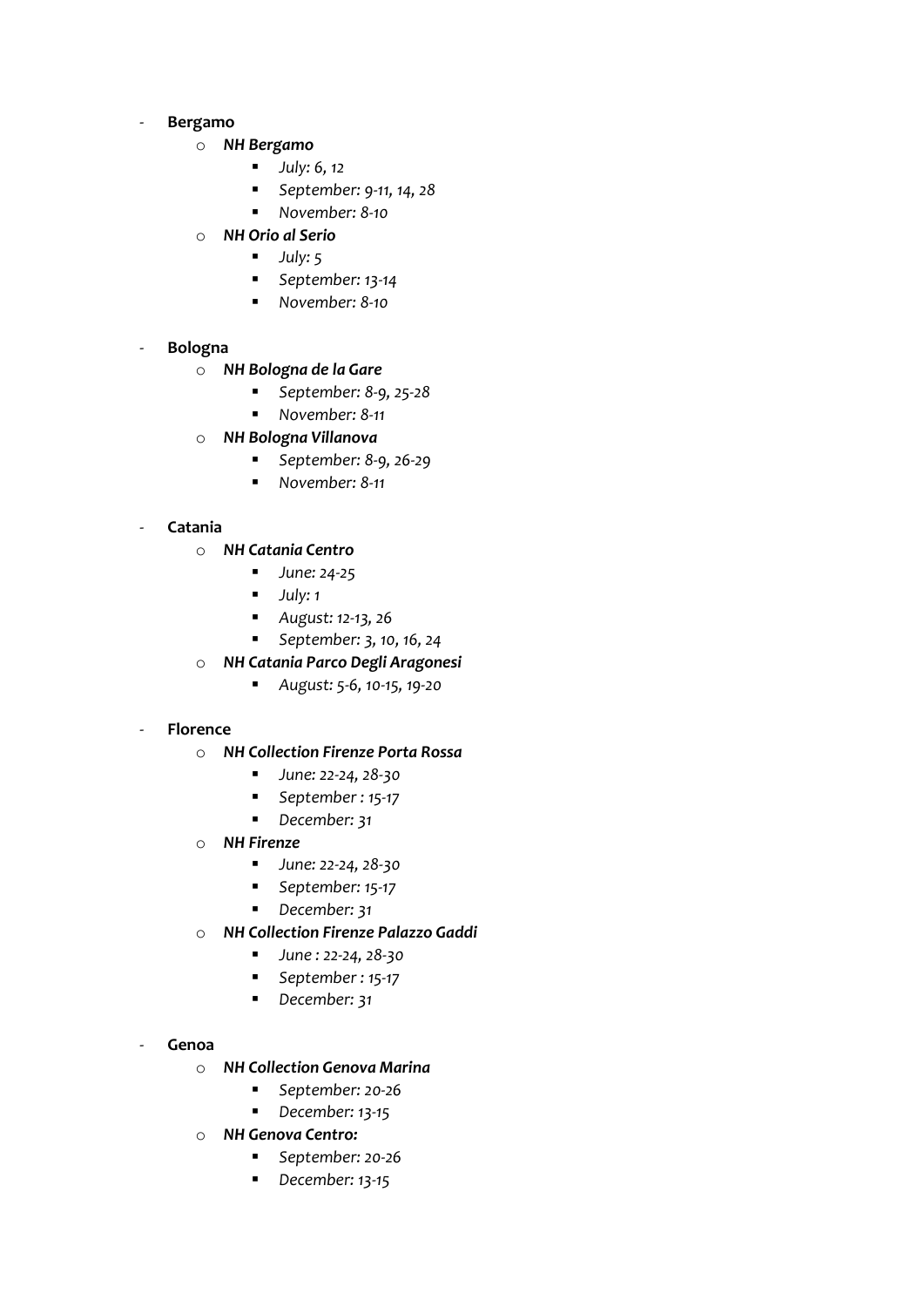- **Lecco**

#### o *NH Lecco Pontevecchio*

- *June: 23-24*
- *July: 1*
- *September: 9-11, 24, 30*
- *October: 1-2*

## - **Milan**

#### o *NH Collection Milano Porta Nuova*

- *June: 29-30*
- *September: 8-9, 21-24*
- *November: 9-10*

## o *NH Collection Milano President*

- *July: 4-5*
- *September: 9-10, 21-24*
- *November: 9-10*
- o *NH Milano Fiera*
	- *June: 28-29*
	- **September: 18-21**
	- *October:* 12
	- *November: 8-10*
- o *NH Linate*
	- *June: 27-30*
	- *September: 8-9, 20-22*
	- *November: 9-10*
- o *NH Milano Machiavelli*
	- *June: 29-30*
	- *September: 8-9, 21-24*
	- *November: 9-10*
- o *NH Milano 2*
	- *June:* 28-30
	- *September: 20-21*
- o *NH Milano 2 Residence*
	- *June:* 28-30
	- *September: 20-21*
- o *NH Milano Congress Centre*
	- *June: 28-29*
	- *September: 2-6, 20-21*
- o *NH Milano Touring*
	- *June: 29-30*
	- *September: 8-9, 21-24*
	- *November: 9-10*
- o *NH Milano Palazzo Moscova*
	- *June: 29-30*
	- *September: 8-9, 21-24*
	- *November: p-10*
- o *nhow Milano*
	- *June: 28-29*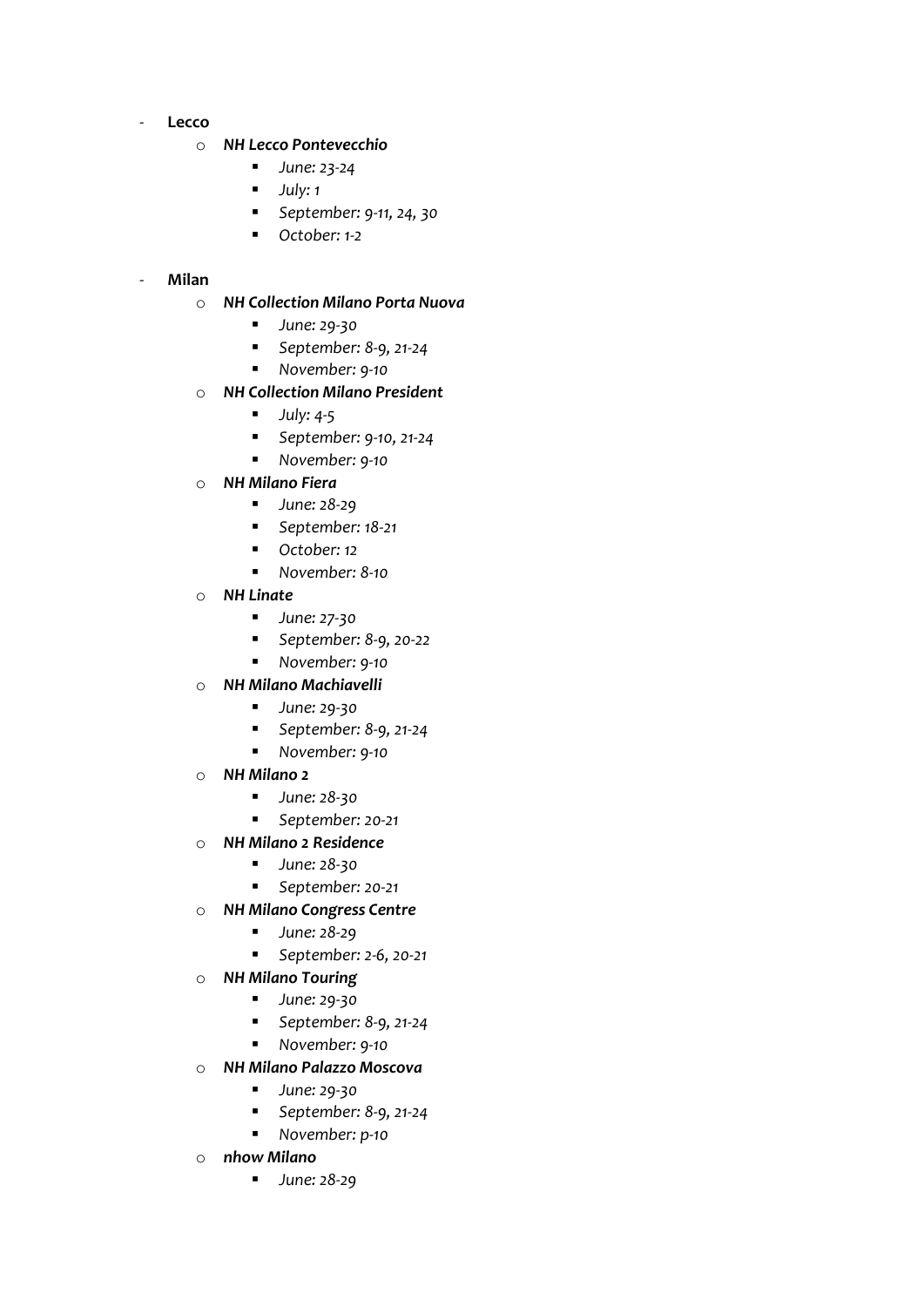- *September: 7-9, 20-24*
- o *NH Collection Milano City Life*
	- *July : 2-5*
	- *September : 8-9, 16-19*
- o *NH Buenos Aires Milano*
	- *June : 29-30*
	- *September : 8-9, 21-24*
	- *November : 9-10*

## - **Naples**

- o *NH Napoli Panorama*
	- *November:* 16-17
	- *December: 9, 29-31*
- **Padua**
	- o *NH Padova*
		- *June: 22-23*
		- *September: 8, 12, 20, 22*
		- *November: 12-13*

## - **Palermo**

- o *NH Palermo*
	- *August: 12-15, 30-31*
	- *October: 13-14, 27-28*

#### - **Parma**

- o *NH Parma*
	- *September: 29-30*
	- *October: 1, 5-8, 24-26*
- **Pisa**
	- o *NH Pisa*
		- *June:* 23
		- *July: 20, 27-30*
		- *October: 28-31*

#### - **Ravenna**

- o *NH Ravenna*
	- *July: 8-9, 13-14*
	- *September: 17, 19-20*

#### - **Rome**

- o *Anantara Palazzo Naiadi Rome Hotel*
	- *September: 9*
	- *October: 5-6*
	- *November: 3-5*
	- *December: 31*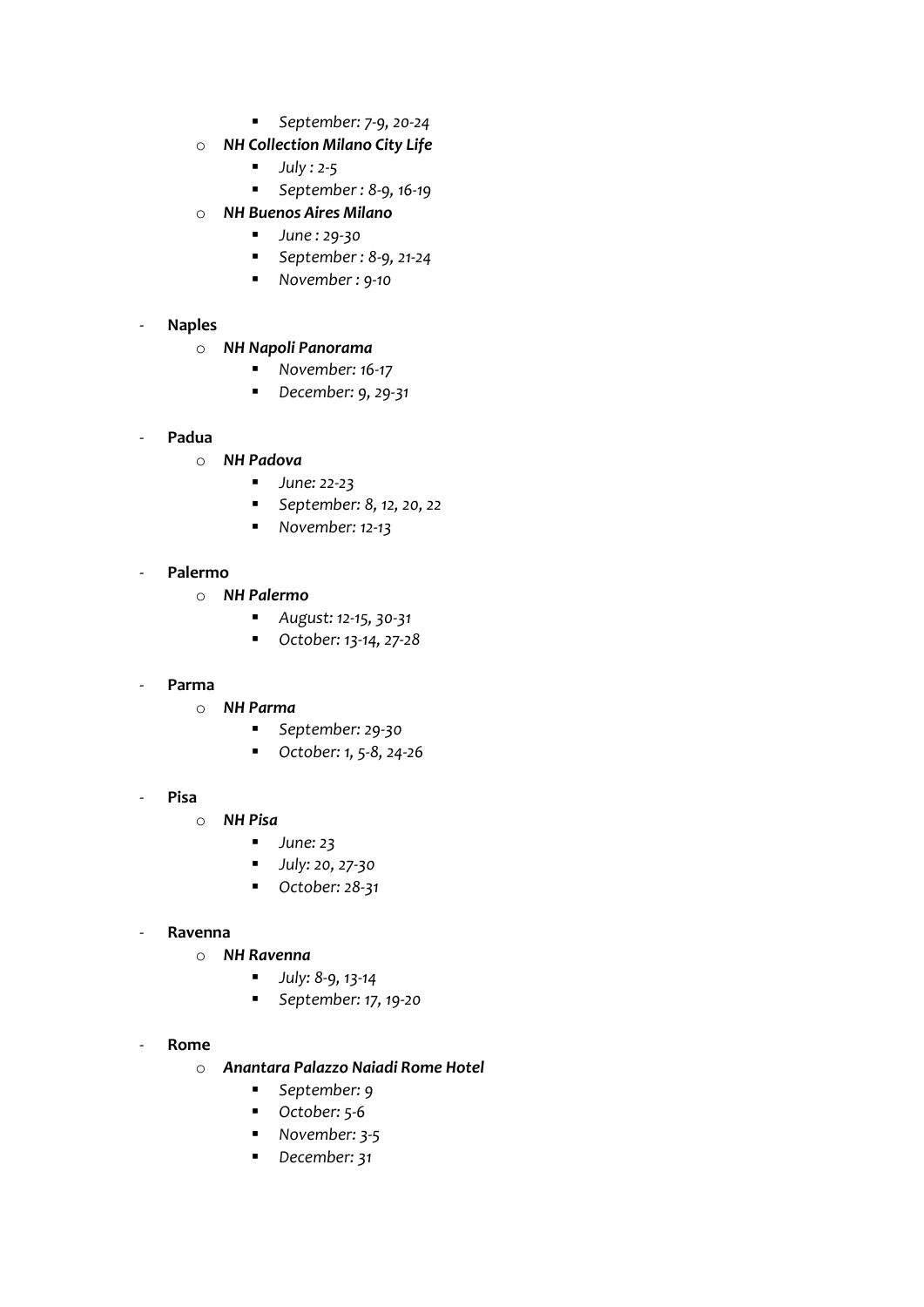## o *NH Collection Roma Giustiniano*

- *September: 17-18, 23*
- *October: 17-20*
- *November: 16-18*

## o *NH Collection Roma Palazzo Cinquecento*

- *August: 26-27*
- *September: 24-26*
- *October: 6-8*

## o *NH Collection Roma Centro*

- *June:* 24
- *July: 8*
- *October: 6-8*
- *November:* 16-18
- *December: 8-9*

## o *NH Collection Roma Vittorio Veneto*

- *June: 24*
- *July: 8*
- *August: 30-31*
- *September: 15*
- *October: 6-8*
- *November: 10-11*

#### o *NH Roma Villa Carpegna*

- *July: 8*
- *October: 5-6, 17-20*
- *December: 29-31*

#### o *NH Collection Roma Fori Imperiali*

- *July: 8*
- *October: 5-6, 17-20*
- *December: 29-31*

#### - **Siena**

- o *NH Siena*
	- *July: 1-2, 27-28*
	- *August: 14-16*
	- *September: 22-23*
	- *December: 31*

#### - **Taormina**

- o *NH Collection Taormina*
	- *June:* 20-21
	- *August: 6, 12-15*
	- *September: 19-21*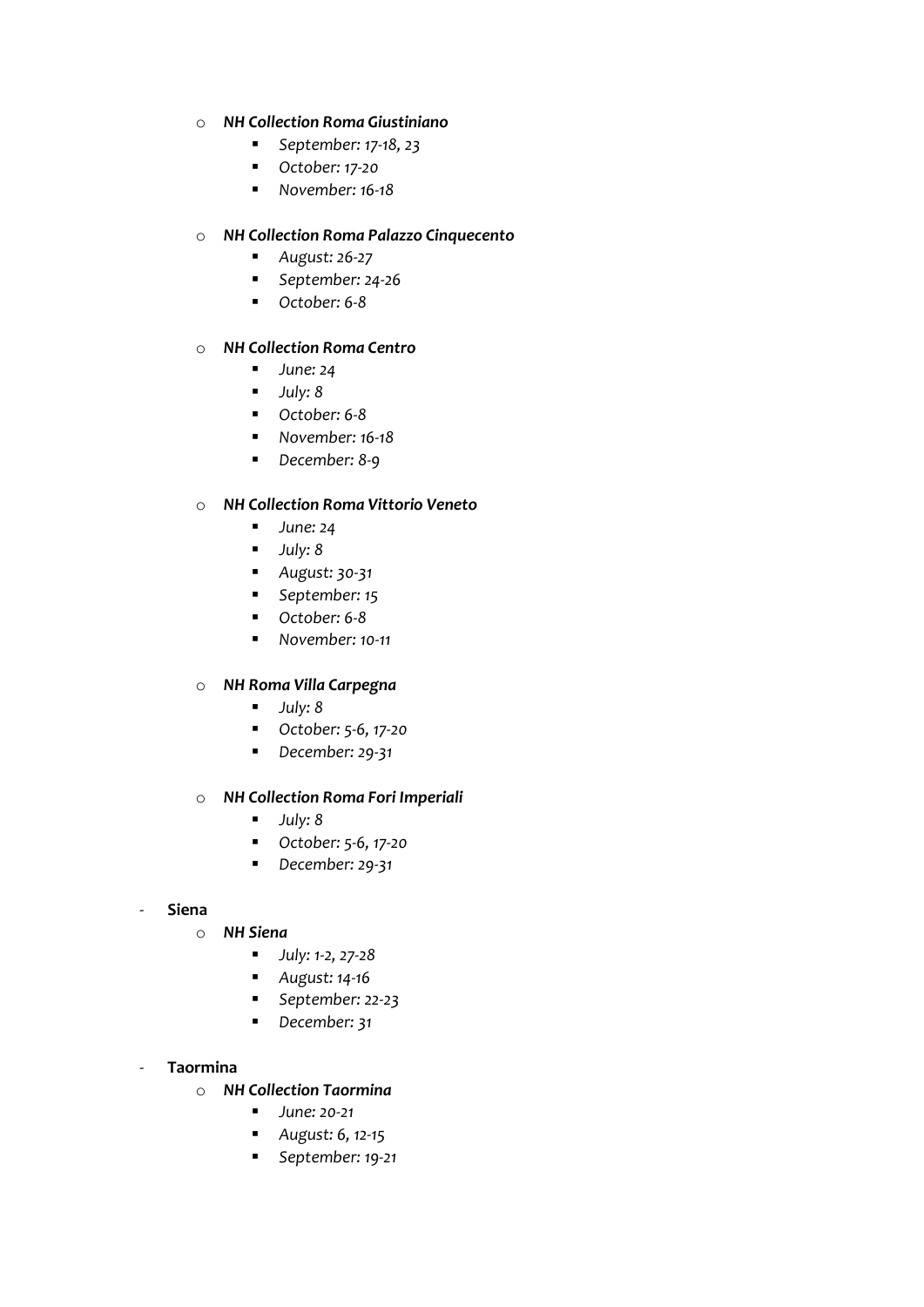#### - **Trento**

- o *NH Trento*
	- *September: 22-24*
	- *December: 3, 7-10, 17, 31*

## - **Trieste**

- o *NH Trieste*
	- *September: 10-12, 15-16*
	- *October: 7-6*
	- *December: 1-2, 31*
- **Turin** same black-out dates for all the following hotels:
	- o *NH Collection Torino Piazza Carlina*
	- o *NH Torino Lingotto Congress*
	- o *NH Torino Santo Stefano*
	- o *NH Torino Centro*
		- *September: 22*
			- *November: 12-20*
- **Venice –** same black-out dates for all the following hotels:
	- o *NH Collection Venezia Murano Villa*
	- o *NH Venezia Laguna Palace*
	- o *NH Venezia Rio Novo*
	- o *NH Collection Venezia Grand Hotel Palazzo Dei Dogi*
	- o *NH Venezia Santa Lucia*
		- *September: 3, 9-10, 29-30*
		- *December: 8-10, 30-31*
- **Verona**
	- o *NH NH Collection Palazzo Verona*
		- *June: 24*
		- *July: 8, 23*
		- *August: 6, 13*
		- *September: 9, 28-29*
		- *November: 4-5*

#### **PORTUGAL**

- **Algarve**
	- o *Anantara Vilamoura Algarve Resort*
		- *August: 6, 12-15, 20*
		- *December: 30-31*
	- o *Tivoli* **Carvoeiro Algarve Resort**
		- *July: 1-3, 6-8*
		- *December: 1-3, 31*
	- o *Tivoli Lagos Algarve Resort*
		- *June:* 28-30
		- *July: 1-6*
		- *December: 31*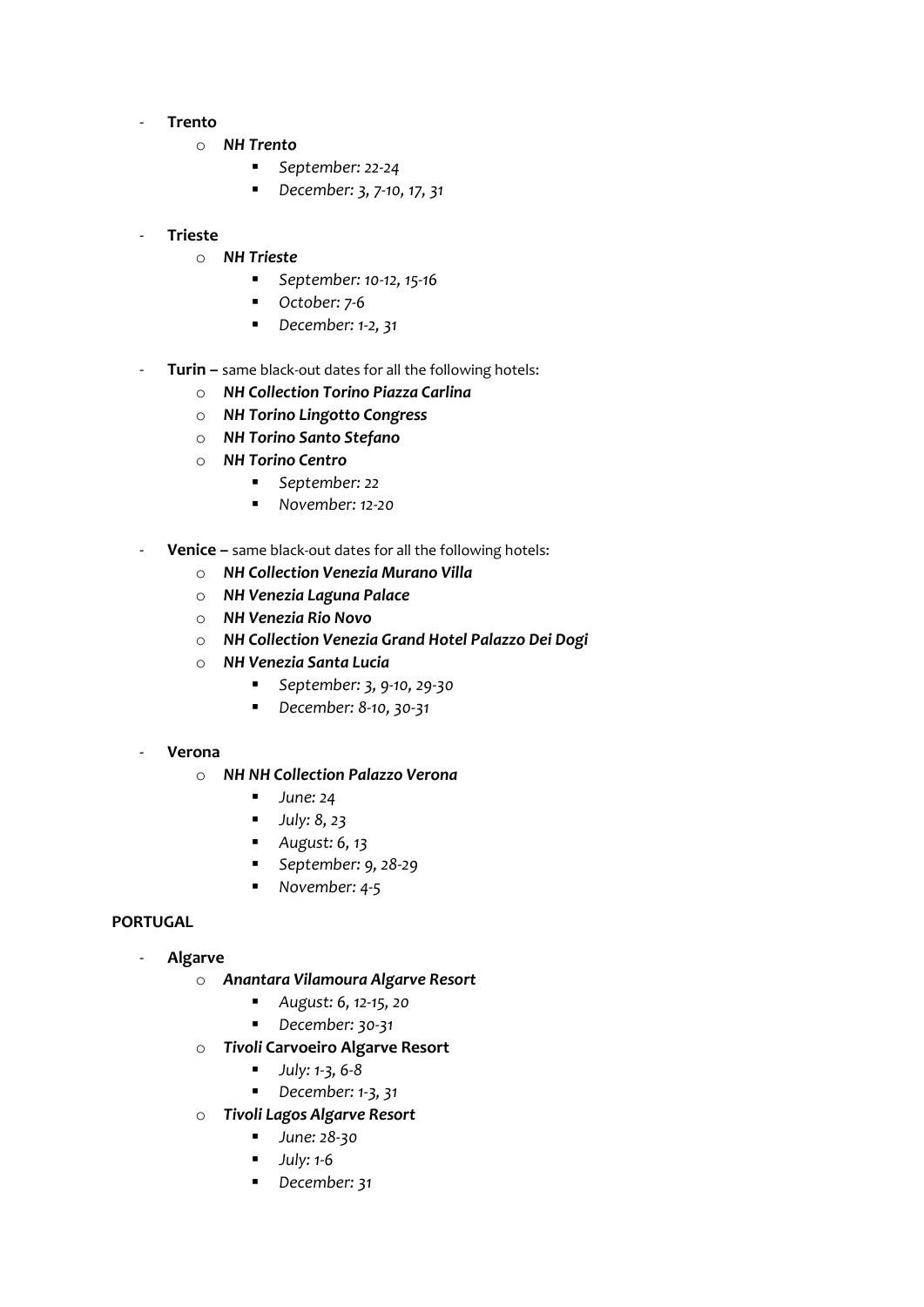- o *Tivoli Marina Portimão Algarve Resort*
	- *July: 1-3, 6-8*
	- *December: 31*
- o *Tivoli Marina Vilamoura Algarve Resort*
	- *August: 6, 12-15, 20*
- o *The Residences at Victoria Algarve*
	- *June:* 25
	- *July: 2, 9, 15, 23, 30*
	- *August: 6, 13, 19*
	- *September: 3*

## - **Coimbra**

- o *Tivoli Coimbra*
	- *June:* 25
	- *August: 27-31*
	- *October: 1, 8*
	- *December: 30-31*

## - **Lisbon**

- o *Avani Avenida Liberdade Lisbon*
	- *June:* 21-23
	- *September: 8-9*
	- *October:* 31
	- *November:* 1-2
	- *December:* 30-31
- o *NH Lisboa Campo Grande*
	- *June: 24-25, 29-30*
	- *September: 30*
	- *October: 1*
	- *November: 1-4*
- o *NH Collection Lisboa Liberdade*
	- *June:* 25-26
	- *October: 18-20, 31*
	- *November: 1-2*
	- *December: 30-31*
- o *Tivoli Avenida Liberdade Lisboa*
	- *June: 26-27, 29-30*
	- *October:* 30-31
	- *November:* 1-2
	- *December:* 30-31
- o *Tivoli Oriente Lisboa*
	- *June:* 26-30
	- *July: 1*
	- *November: 1-4*
- **Porto–** same black-out dates for all the following hotels:
	- o *NH Collection Porto Batalha*
	- o *NH Porto Jardim*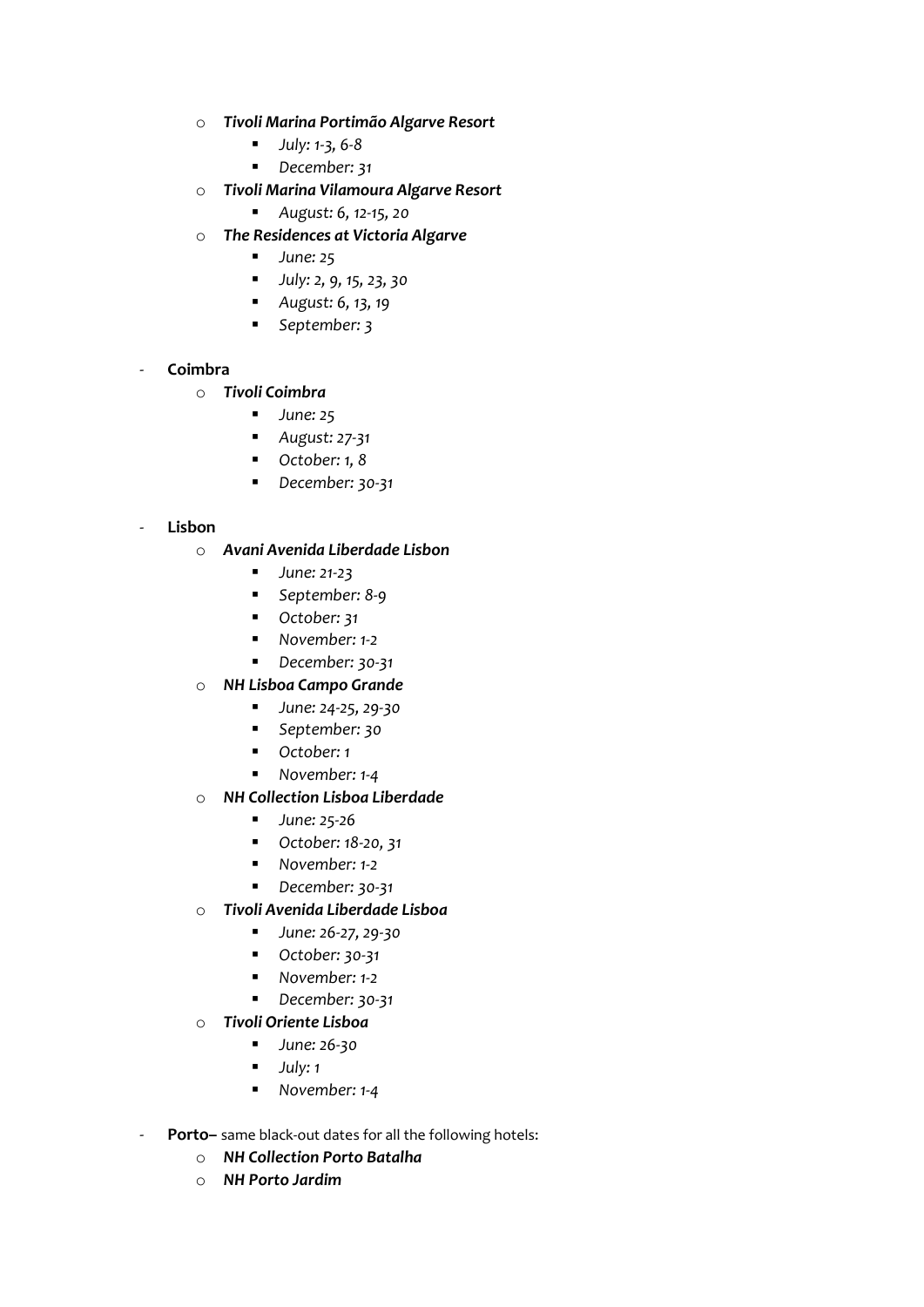- *June: 23-25*
- *October: 28-31*
- *December: 29-31*

# - **Sintra**

- o *Tivoli Palácio de Seteais*
	- *July: 3-4, 7*
	- *August: 5*
	- *September: 19-21, 30*
	- *December: 30-31*
- o *Tivoli Sintra*
	- *July: 29-30*
	- *September: 2-3, 23-24*
	- *October: 14-15*
	- *December: 30-31*

# **SPAIN**

- **A Coruña**
	- o *NH Collection A Coruña Finisterre*
		- *August: 5-13*
		- *December: 30-31*

## - **Algeciras**

- o *NH Campo de Gibraltar*
	- *July: 29-30*
	- *August: 5-6, 12-13, 19-20, 37*

## - **Alicante**

- o *NH Alicante*
	- *June:* 20-25
	- *August: 12-14*

## - **Aranjuez**

- o *NH Collection Palacio de Aranjuez*
	- *June:* 28-30
	- *October: 15, 22, 29*
- **Badajoz**
	- o *NH Gran Hotel Casino de Extremadura*
		- *June:* 24-25
- **Barcelona**
	- o *NH Barcelona Stadium*
		- *August: 25-28*
		- *September: 3-6*
		- *October:* 15
		- *December: 31*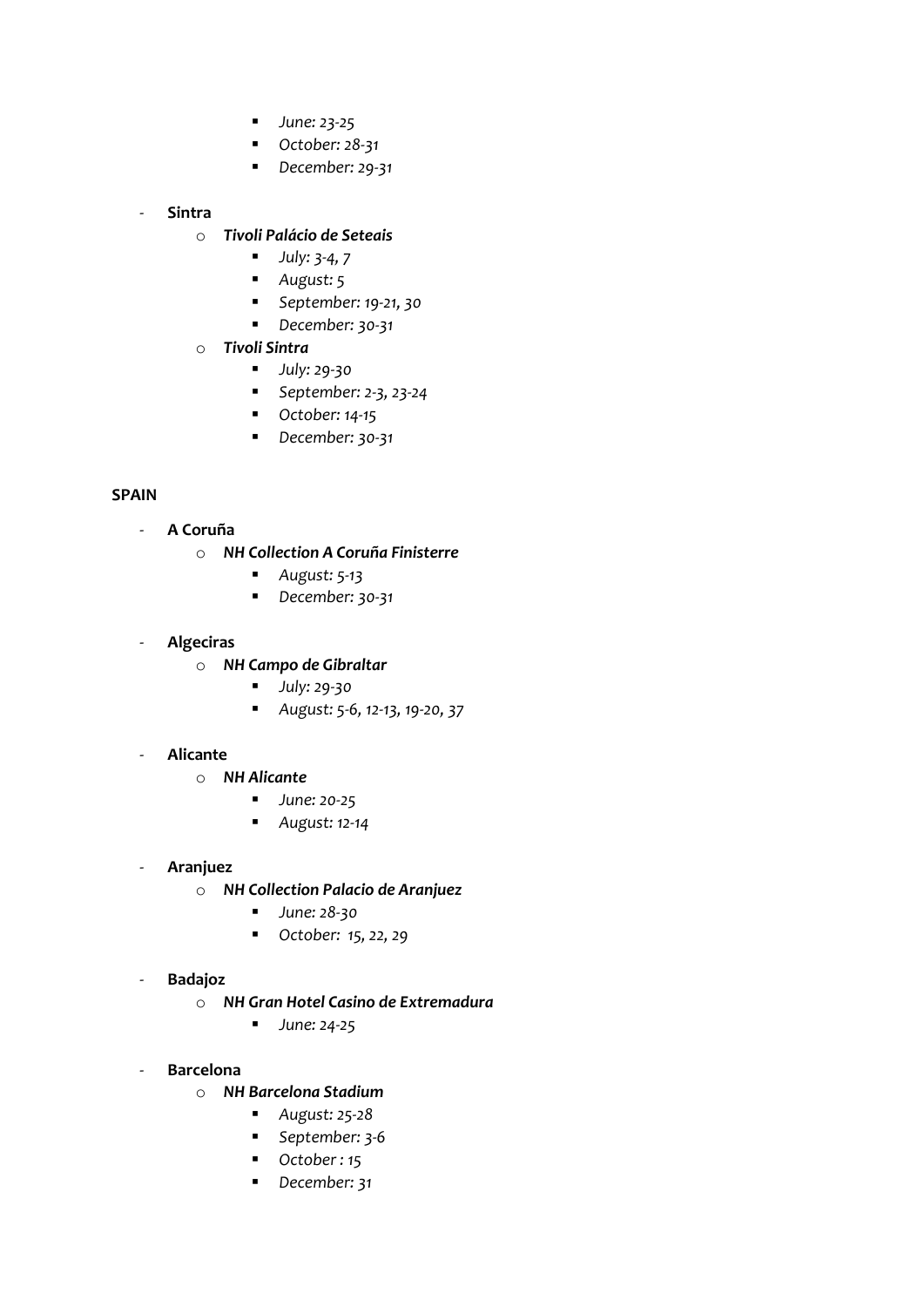## o *NH Collection Barcelona Constanza*

- *August: 25-28*
- *September: 3-5*
- *October:* 15
- *November: 8-9*

## o *NH Collection Barcelona Gran Hotel Calderón*

- *August: 25-28*
- *September: 3-5*
- *October:* 15
- *November: 8-9*

## o *NH Collection Barcelona Pódium*

- *August: 25-28*
- *September: 3-5*
- *November: 8-9*
- *December: 30-31*

## o *NH Barcelona Diagonal Center*

- *August: 26-28*
- *September: 3-5*
- *November: 8-9*
- *December:* 30-31

## o *NH Barcelona Eixample*

- *August: 25-28*
- *September: 3-5*
- *October:* 15
- *November: 8-9*
- o *NH Barcelona Entenza*
	- *August: 25-28*
	- *September: 3-5*
	- *November: 7-9*
	- *December: 30-31*
- o *NH Barcelona Les Corts*
	- *August: 25-28*
	- *September: 3-5*
	- *October : 15*
	- *November: 8-9*
- o *NH Sants Barcelona*
	- *August: 25-28*
	- *September: 3-5*
	- *October:* 15
	- *November: 8-9*

#### - **Bilbao**

- o *NH Collection Villa de Bilbao*
	- *July: 3, 7-9*
	- *September : 16-17, 23-24*
	- *October : 21-22*
- o *NH Bilbao Deusto*
	- *June : 24-25*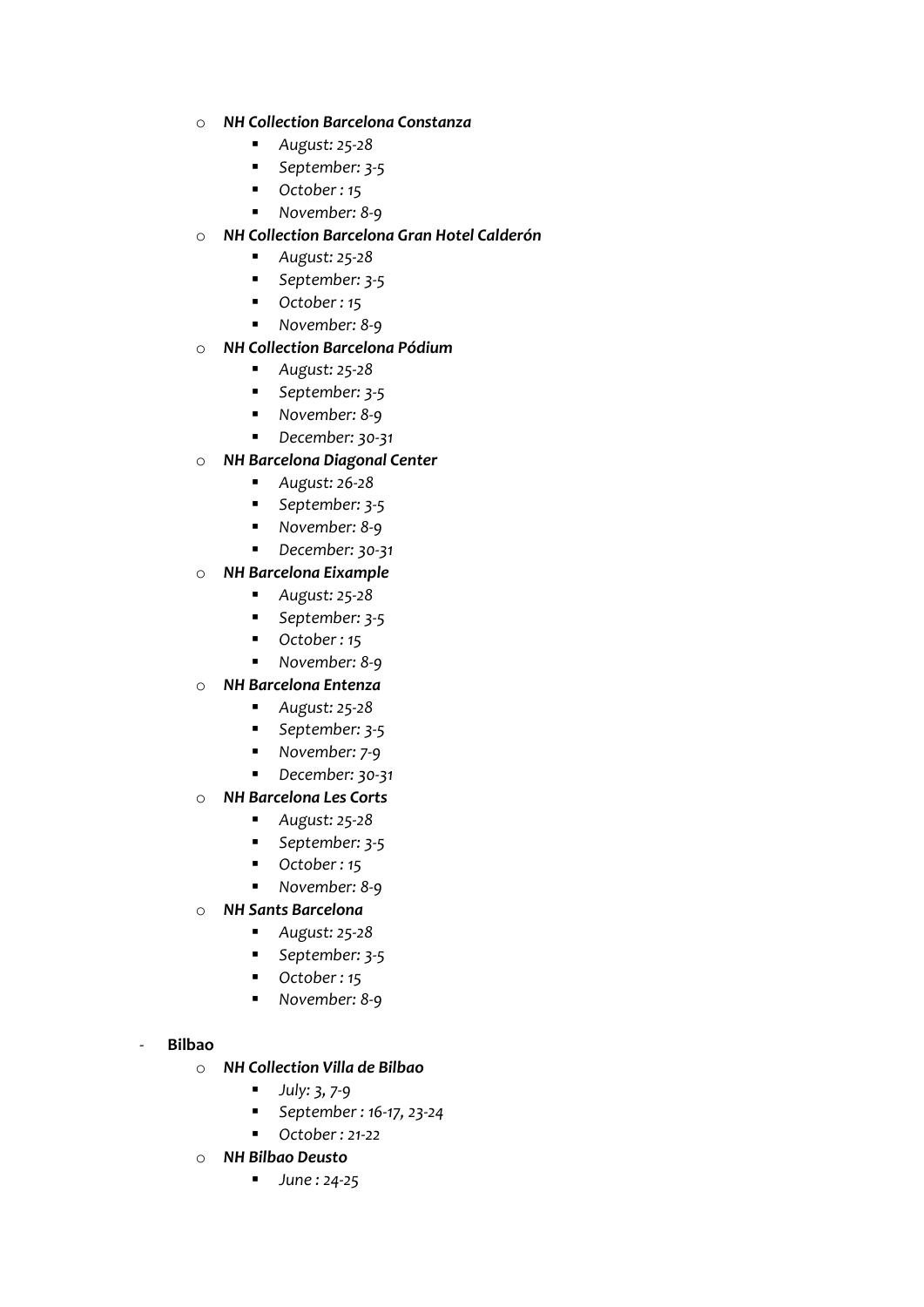- *July : 3, 7-9*
- *August : 19-20, 26-27*
- o *NH Bilbao La Avanzada*
	- *June : 24-25*
	- *July : 3, 7-9*
	- *August : 19-20, 26-27*

## - **Burgos**

- o *NH Collection Palacio de Burgos:*
	- *October: 8-11, 29-31*
	- *December: 4-6*

## - **Cáceres**

- o *NH Collection Cáceres Palacio de Oquendo*
	- *October: 8-10, 29-30*
	- *December: 3-6, 31*
- **Cartagena–** same black-out dates for all the following hotels:
	- o *NH Campo Cartagena*
	- o *NH Cartagena*
		- *June: 24-25*
		- *September:* 15-16
		- *October: 25-27*
		- *November: 19*
		- *December: 9-10*

## - **Castellón**

- o *NH Castellón Mindoro*
	- *July: 14-15*
- o *NH Castellón Turcosa*
	- *July: 14-17*
	- *August: 12-13*
- **Ciudad Real**
	- o *NH Ciudad Real*
		- *October: 28-29*
		- *December: 2-4*
- **Córdoba**
	- o *NH Collection Amistad Córdoba*
		- *October: 29-31*
		- *December: 3, 30-31*
- **Cuenca**
	- o *NH Ciudad de Cuenca*
		- *October: 8-10, 29-31*
		- *December: 3-6*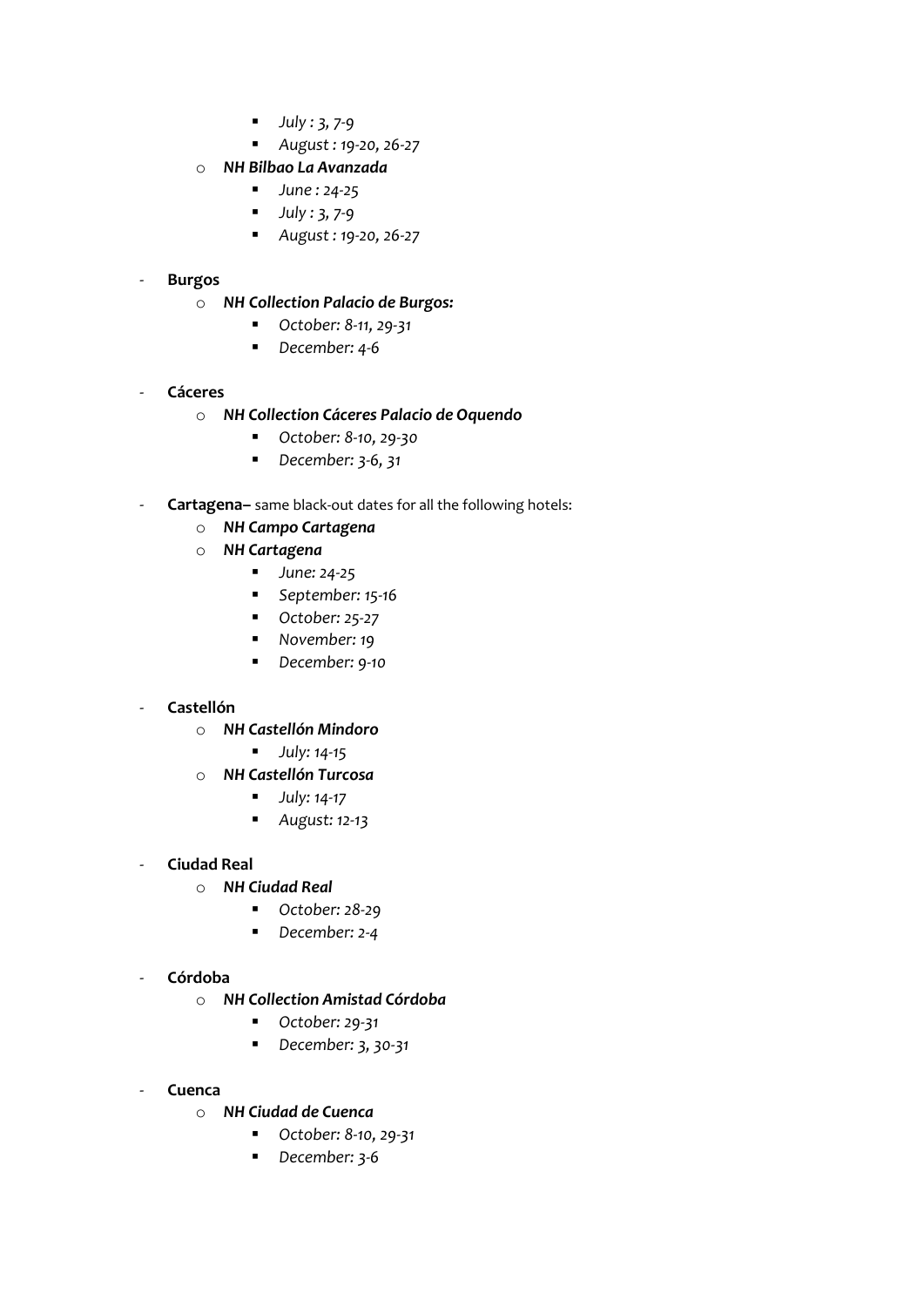- **Gijón**
	- o *NH Gijón*
		- *August: 5-14*

## - **Granada**

- o *NH Collection Granada Victoria*
	- *October: 29-31*
	- *December: 3-5, 29-31*
- **Huelva**
	- o *NH Luz Huelva*
		- *July: 29-30*
		- *August: 4-6, 11-13, 19-20*
- **Jerez de la Frontera**
	- o *NH Avenida Jerez*
		- *December: 3*
- Las Palmas- same black-out dates for all the following hotels:
	- o *NH Imperial Playa*
	- o *NH Playa las Canteras*
		- *July: 8-9*
		- *October: 11-14, 26-27*
		- *December: 31*

#### - **Leon**

#### o *NH Collection León Plaza Mayor*

- *July: 23-24*
- *August: 13-14*
- *October: 29-31*
- *December: 3-4, 31*
- **Lleida**
	- o *NH Lleida Pirineos*
		- *November: 24-26*

#### - **Logroño**

- o *NH Logroño Herencia Rioja*
	- *September: 21- 14*
	- *October: 29-31*
	- *December: 3-4*
- **Madrid -** Same black-out dates for all the following hotels:
	- o *NH Alcorcon*
	- o *NH Madrid Alonso Martinez*
	- o *NH Madrid Atocha*
	- o *NH Madrid Balboa*
	- o **NH** *Madrid* **Barajas Airport**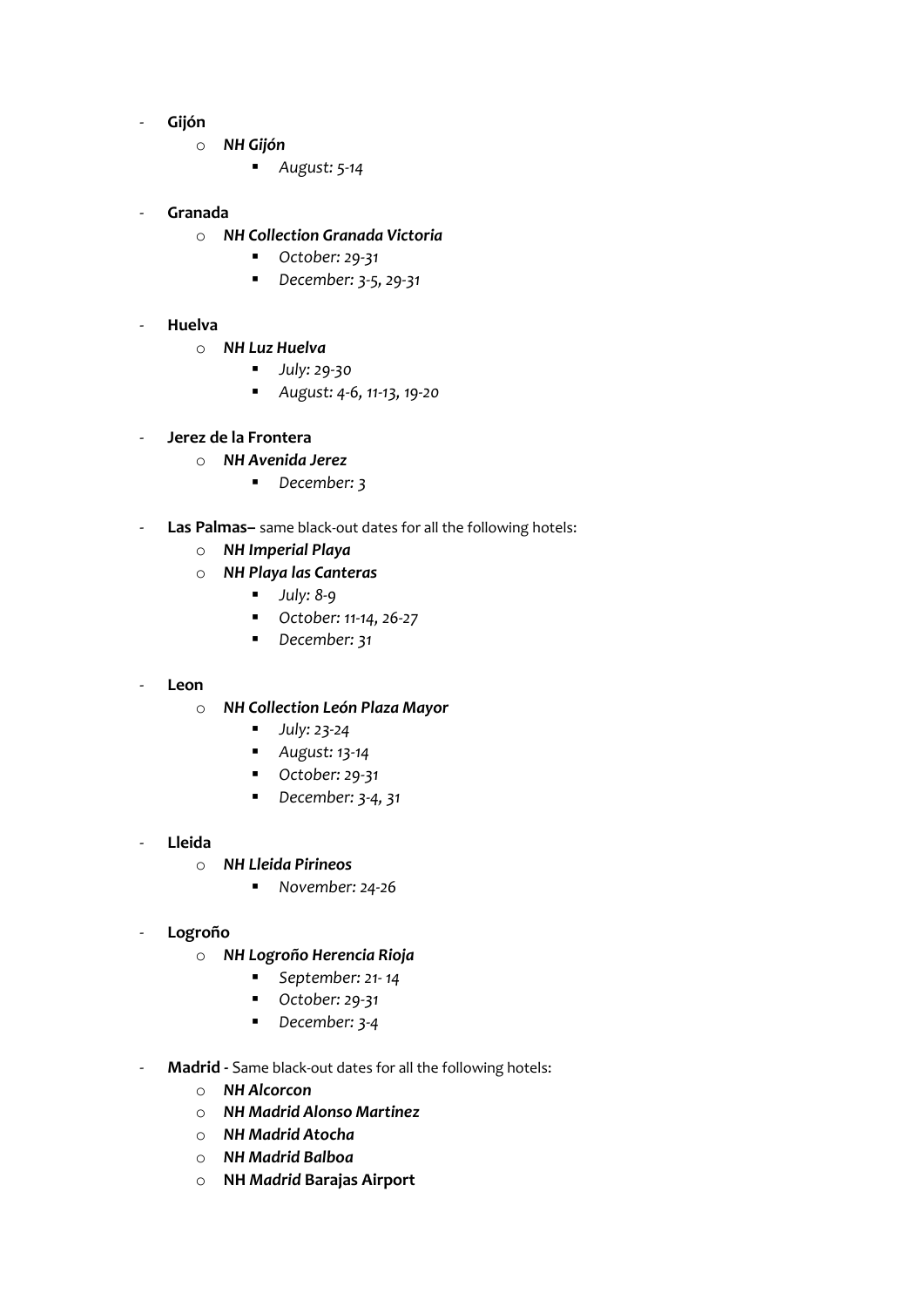- o *NH Madrid Chamberí*
- o *NH Pozuelo Ciudad de la Imagen*
- o *NH Collection Madrid Abascal*
- o *NH Collection Madrid Colón*
- o *NH Collection Madrid Eurobuilding*
- o *NH Collection Madrid Gran Vía*
- o *NH Collection Madrid Palacio de Tepa*
- o *NH Collection Madrid Paseo del Prado*
- o *NH Collection Madrid Suecia*
- o *NH Madrid Lagasca*
- o *NH Madrid Las Tablas*
- o *NH Leganes*
- o *NH Madrid Sur*
- o *NH Madrid Nacional*
- o *NH Madrid Paseo de la Habana*
- o *NH Madrid Príncipe de Vergara*
- o *NH Madrid Ribera del Manzanares*
- o *NH Madrid Ventas*
- o *NH Villa de Coslada*
- o *NH Madrid Zurbano*
	- *June:* 28-30
	- *October: 4-6, 15, 22, 29*

#### - **Malaga**

- o *NH Malaga*
	- *August: 12-20*
	- *October: 30*

#### - **Marbella**

#### o *Anantara Villa Padierna Palace Benahavís Marbella Resort*

- *June:* 24
- *July: 1*
- *August: 6, 12-13, 19*
- *September: 2, 8*
- *October: 1*
- *December: 31*
- o *NH Marbella*
	- *July: 29-30*
	- *August: 5-7, 12-14, 20-21*
- o *NH San Pedro de Alcántara*
	- *July: 29-30*
	- *August: 5-6, 12-13, 18-20, 27*
- **Murcia**
	- o *NH Amistad Murcia*
		- *June:* 29-30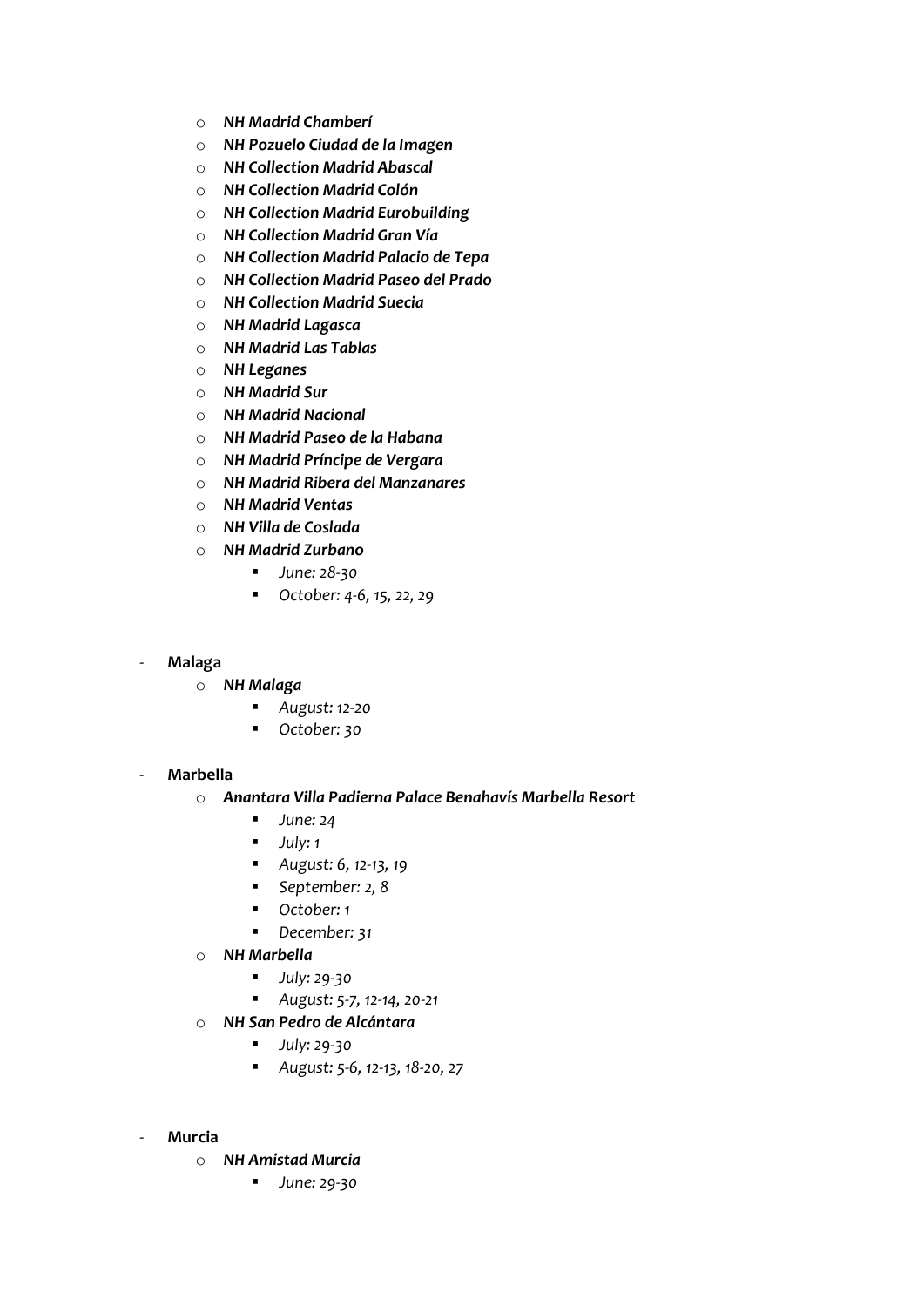- *July: 1*
- *August: 22-24*
- *December: 8-10*

## - **Ourense**

- o *NH Ourense*
	- *August: 6, 13-15, 19-20*
	- *November: 10-11, 29-30*
- **Oviedo**
	- o *NH Oviedo Principado*
		- *August: 12-13, 15*
		- *October: 19-21, 28-31*
- **Pamplona**
	- o *NH Pamplona Iruña Park*
		- *July: 5-13*
		- *September: 22*
- **Reus**
	- o *NH Ciutat de Reus*
		- *October: 28-30*
- **Salamanca**
	- o *NH Collection Salamanca Palacio de Castellanos*
		- *September: 8-10*
		- *October: 29-30*
		- *December: 3-4, 9-10, 31*

#### - **San Sebastian**

- o **NH Collection San Sebastián Aránzazu**
	- *July: 5-6*
	- *August: 14-15, 29-20*
	- September: 16-17
	- *November:* 12

# - **Santa Cruz de Tenerife**

- o *NH Tenerife*
	- *June:* 20-25
	- *December: 31*
- **Santander**
	- o *NH Ciudad de Santander*
		- *August: 5-14*
- **Santiago de Compostela**
	- o *NH Collection Santiago de Compostela*
		- *July: 23-25*
		- *August: 6, 12-15, 19-20*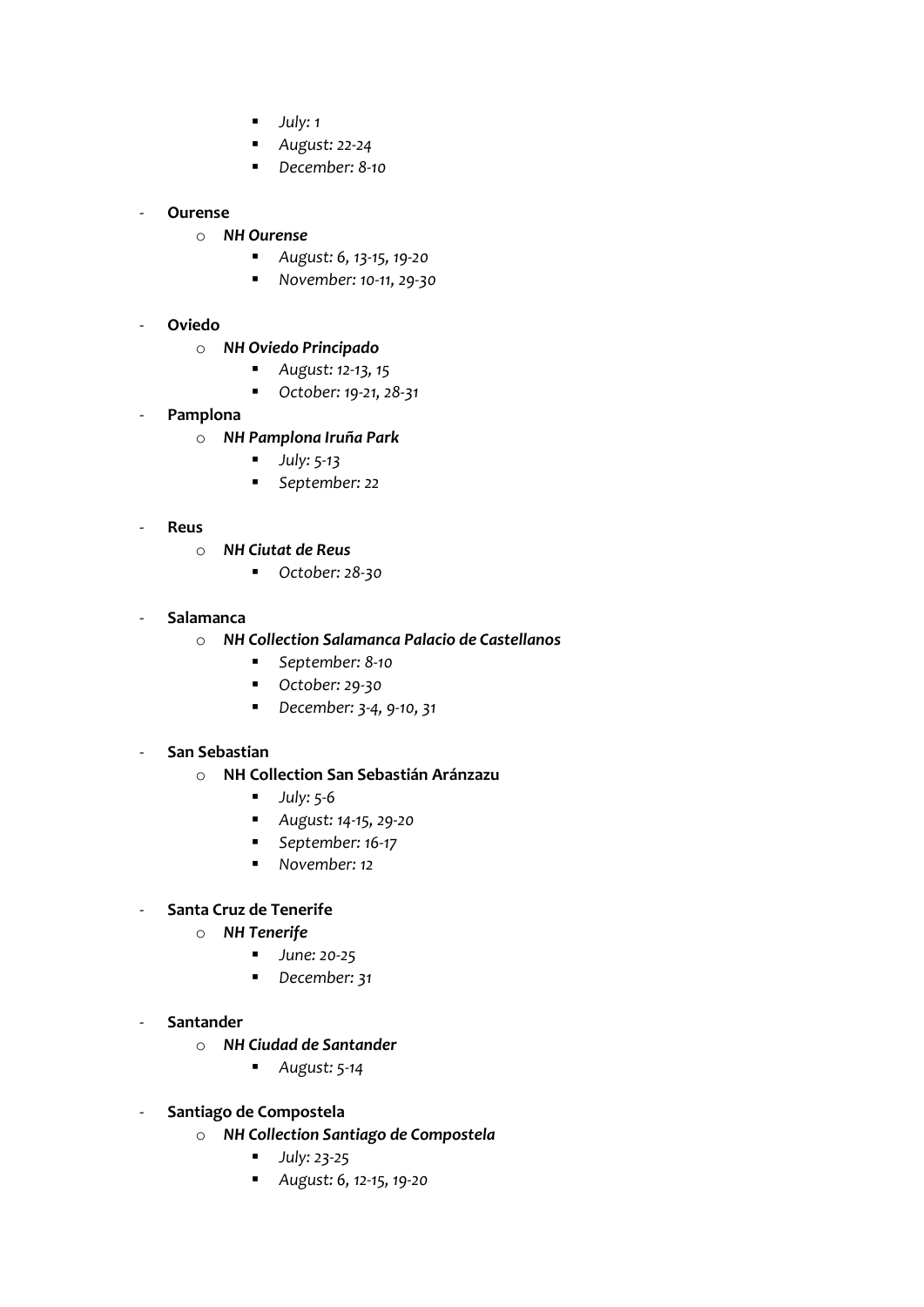#### - **Sevilla**

#### o *NH Collection Sevilla*

- *June: 21-22*
- *September: 19-21*
- *October:* 5-6
- *November: 15-17*
- o *NH Sevilla Plaza de Armas*
	- *June: 21-22*
	- *September: 19-21*
	- *October: 5-6*
	- *November:* 15-17
- Valencia same black-out dates for all the following hotels:
	- o *NH Valencia Center*
	- o *NH Ciudad de Valencia*
	- o *NH Collection Valencia Colón*
	- o *NH Valencia Las Artes*
	- o *NH Valencia Las Ciencias*
		- *August: 12-13*
		- *September: 19-22*
		- *November: 4-5*
		- *December: 2-3*
- Valladolid- Same black-out dates for all the following hotels:
	- o *NH Valladolid Bálago*
	- o *NH Ciudad de Valladolid*
		- *September: 18-21*
		- *November: 15-17, 21-23*
- **Vigo**
	- o *NH Collection Vigo*
		- *August: 13-15*
		- *October:* 3-5
		- *December: 3-4, 9-10*

#### - **Vitoria**

- o *NH Canciller Ayala Vitoria*
	- *August: 6-7*
	- *October: 8-11, 29-30*
	- *December: 3-4*
- **Zamora**
	- o *NH Palacio del Duero*
		- *July: 23-24*
		- *August: 14*
		- *October: 29-31*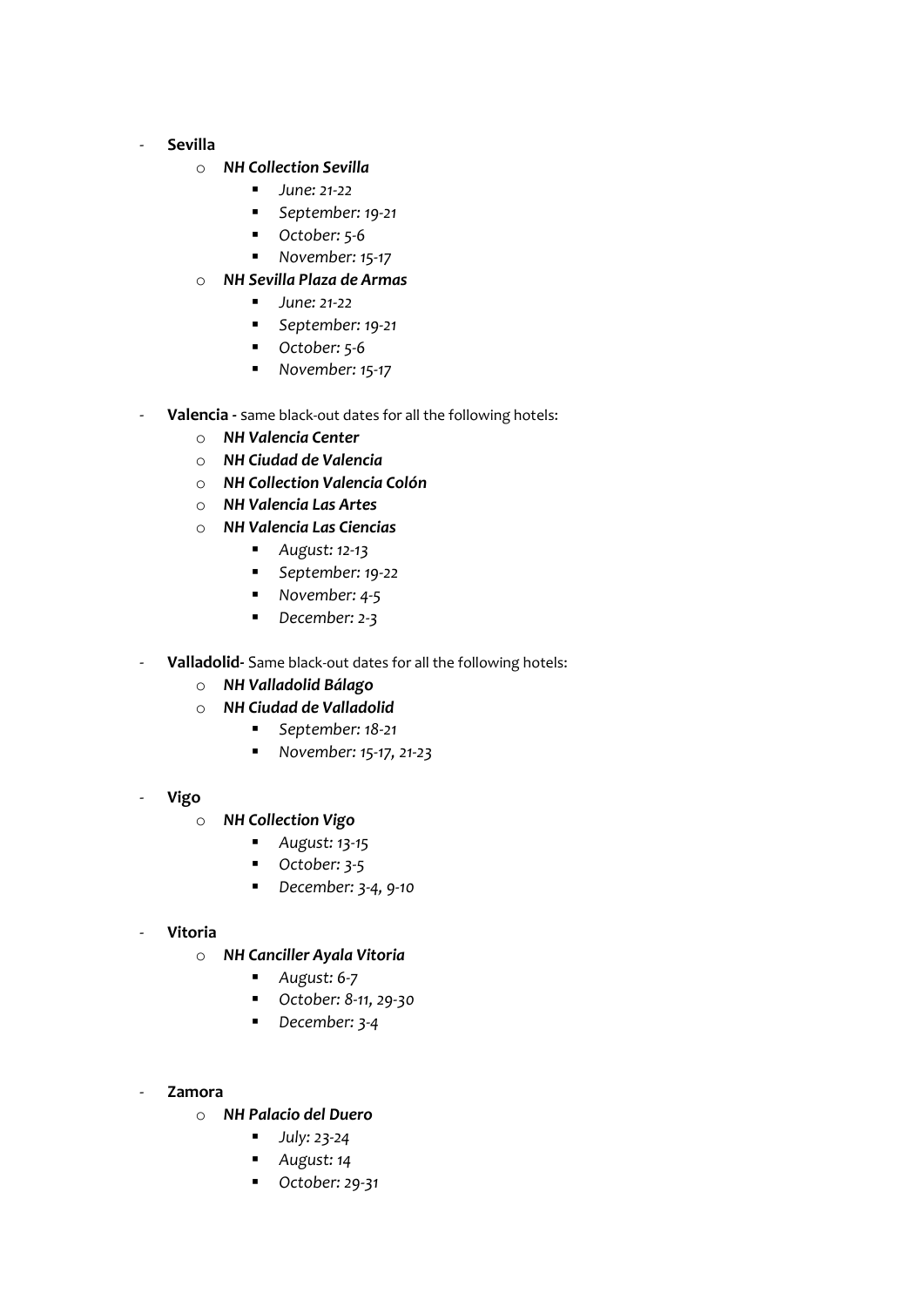- *December: 3-5, 31*
- **Zaragoza-** Same black-out dates for all the following hotels:
	- o *NH Ciudad de Zaragoza*
	- o *NH Collection Zaragoza Gran Hotel*
	- o *NH Sport*
		- *September: 3, 17*
		- *October: 8-11, 19-21*

## **UNITED STATES**

- **New York** 
	- o *NH Collection New York Madison Avenue*
		- *September: 19-21*
		- *December: 1-3, 8-10, 31*

## **ARGENTINA**

- **Bariloche**
	- o *NH Bariloche Edelweiss*
		- *July:* 22-29
		- *December: 30-31*
- **Buenos Aires-** Same black-out dates for all the following hotels:
	- o *NH Buenos Aires Florida*
	- o *NH Collection Buenos Aires Jousten*
	- o *NH Buenos Aires Latino*
	- o *NH Collection Buenos Aires Lancaster*
	- o *NH Buenos Aires Tango*
	- o *NH Buenos Aires 9 de Julio*
	- o *NH Collection Buenos Aires Crillon*
	- o *NH Buenos Aires City*
	- o **NH Collection Buenos Aires Centro Histórico**
		- *October: 7-10*
		- *December: 8-11, 24, 31*
- **Córdoba -** Same black-out dates for all the following hotels:
	- o *NH Córdoba Panorama*
	- o *NH Córdoba Urbano*
		- *October: 7-10*
		- *December: 8-11*
- **Mendoza**
	- o *NH Mendoza Cordillera*
		- *October: 7-10*
		- *December: 8-11*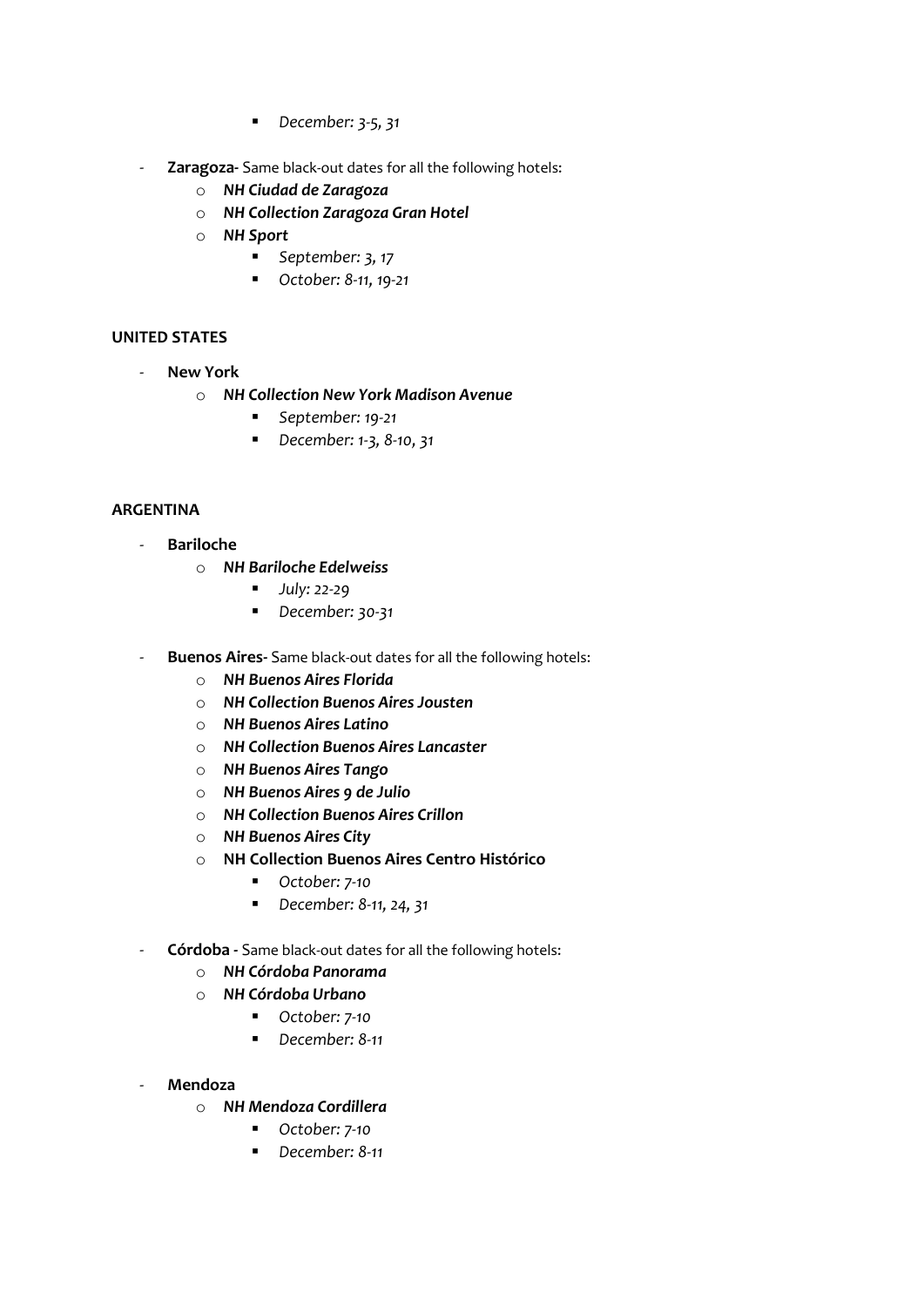**CHILE**

- **Antofagasta**
	- o *NH Antofagasta*
		- *June: 20-21, 25*
		- *October: 29-31*
- **Iquique**
	- o *NH Iquique*
		- *June: 20-21, 25*
		- *October: 29-31*
- **Santiago de Chile-** Same black-out dates for all the following hotels:
	- o *NH Ciudad de Santiago*
	- o *NH Collection Plaza Santiago*
	- o *NH Collection Santiago Casacostanera*
		- *June: 20-21, 25*
		- *October: 29-31*

# **COLOMBIA**

- **Cali**
	- o *NH Cali Royal*
		- *December: 25-31*
	- **Cartagena**
		- o *NH Cartagena Urban Royal*
			- *October:* 15
			- *November:* 5, 12
			- *December: 9, 24, 27-31*
	- **Medellín**
		- o *NH Collection Medellín Royal*
			- *July: 26-28*
			- *August: 12-14, 19*
			- *November: 17-19*

#### **MEXICO**

- **Cancún**
	- o *NH Cancún Airport*
		- *December: 24-25, 29-31*
- **Ciudad de Mexico –**

Same black-out dates for all the following hotels:

- o *NH Collection Mexico City Reforma*
- o *NH Collection Mexico City Airport T2*
- o *NH Collection Mexico City Santa Fe*
	- *October: 26-30*